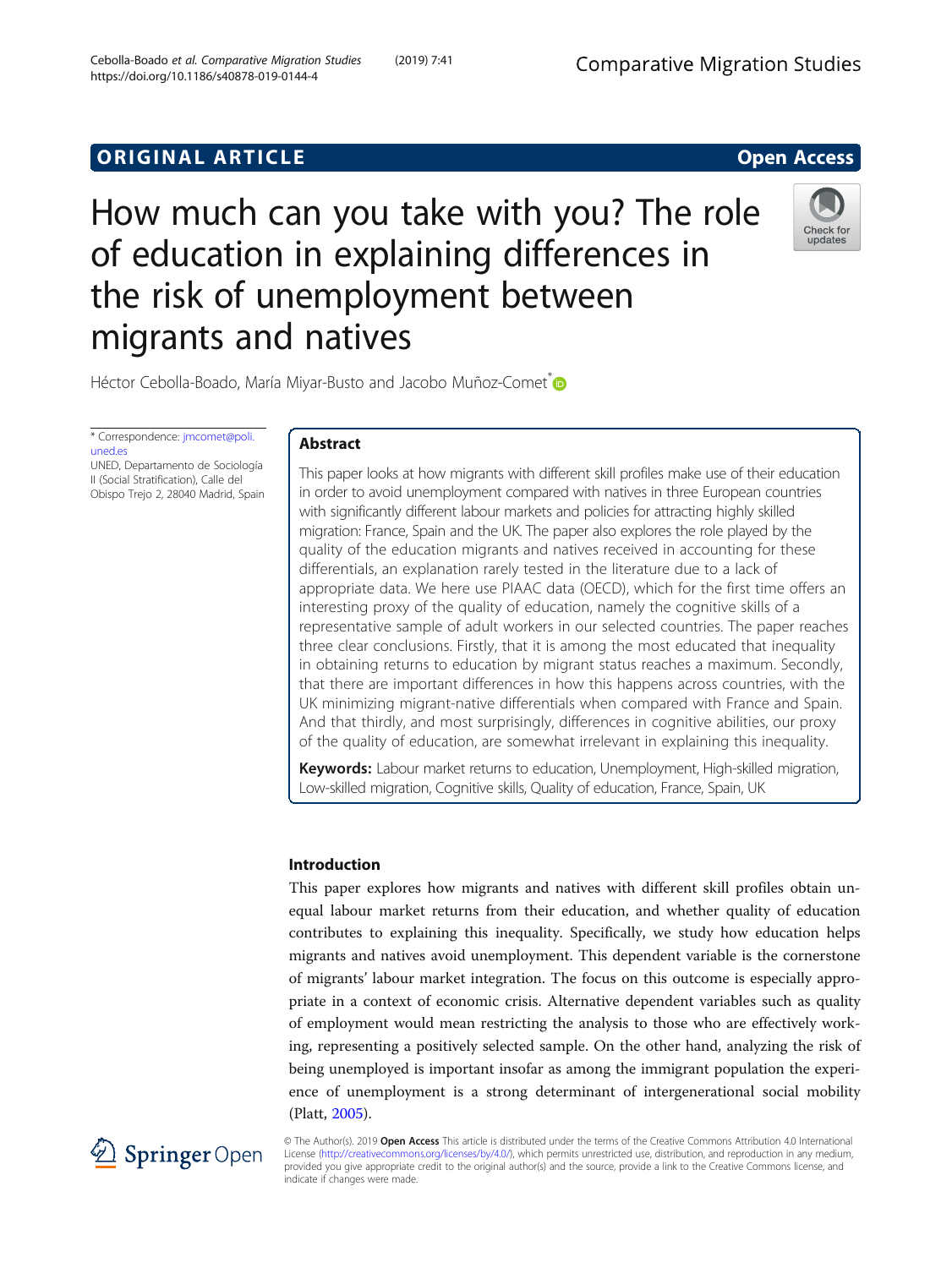More specifically, our paper has a twofold objective. On the one hand, we seek to reveal the educational profile of those migrant workers who are less able to use their credentials to avoid unemployment relative to comparable natives. Whilst important international differences exist in how education is transferred across international borders, $<sup>1</sup>$  literature</sup> has largely focused on how the best educated migrants suffer a higher risk than natives of experiencing unemployment, over-qualification (Chiswick, Cohen, & Zach, [1997;](#page-19-0) Heath & Cheung, [2006\)](#page-20-0) and lower wages (Clark & Drinkwater, [2008](#page-19-0); Friedberg, [2000\)](#page-20-0). While previous research has focused on either low (Hall & Farkas, [2008\)](#page-20-0) or highly skilled (Arbeit & Warren, [2013;](#page-19-0) Kaushal, [2011](#page-20-0); Tong, [2010](#page-20-0)) immigrant and native workers, here we jointly look at the performance of workers with different levels of formal qualifications.

On the other hand we explore the role of cognitive skills in explaining this inequality by migrant status. Among the diverse explanations given in the literature, it is sometimes argued that the different (often lower) quality of education brought by migrants from their countries of origin plays an important role in producing this disadvantage. Furthermore, proxying the quality of education migrants obtained is indeed a complicated empirical endevour, which explains why this argument is most often used ex post to account for unexplained residuals in multivariate analysis. Evaluation of the quality of education provided by the national organizations of schooling has, since the 1990s, generated a growing body of research accounting for international variation in the overall performance of students in different countries. Following other scholars who examine the determinants of schooling quality (Altinok & Murseli, [2007](#page-19-0); Lee & Barro, [2001](#page-20-0)), we understand quality of education as an aggregate dimension of the school system that will be reflected in average student learning results, which in turn are revealed in mean test scores. For the first time, a high quality large scale comparative dataset —the Programme for the International Assessment of Adult Competencies (PIAAC) survey, carried out in 2012— allows us to use cognitive skills among adult workers to empirically proxy this argument. Our analysis studies whether this uncommon feature of research into migrants' labour market performance contributes to explaining differences in how migrants and non-migrants use their education to avoid unemployment.

Our paper focuses on three European countries, which crucially represent different settings for migrants from different educational profiles. Both from the point of view of migration policies and the labour market, the UK is the most attractive setting for highly skilled migrants, with Spain being radically the opposite and France lying somewhere in between. Not by chance, Spain, and to a lesser extent France, have a significantly smaller stock of educated migrant workers than the UK. According to Organisation for Economic Co-operation and Development (OECD) data, the average number of years in education of migrants in 2012 was 13.7 in Spain, 14.7 in France and 17.5 in the UK. This last country is the European country with the most developed policy structures for attracting highly skilled migration. France has made some efforts along this line, which, in practice, remain almost rhetoric. Spain has shown no political sensibility in this matter whatsoever and basically lacks any formal policy intended to attract and manage highly skilled migration (Cebolla Boado et al., [2016\)](#page-19-0). These three countries also represent radically different labour markets. According to Eurostat,

<sup>&</sup>lt;sup>1</sup>In the US, immigrants with a PhD degree receive wages that are similar to or higher than those of natives, while in Canada they are disadvantaged. Similarly, foreign-born individuals in top professional occupations receive substantially higher wages than natives in the US but again do not in Canada (Bertoli & Rapoport, [2015](#page-19-0)).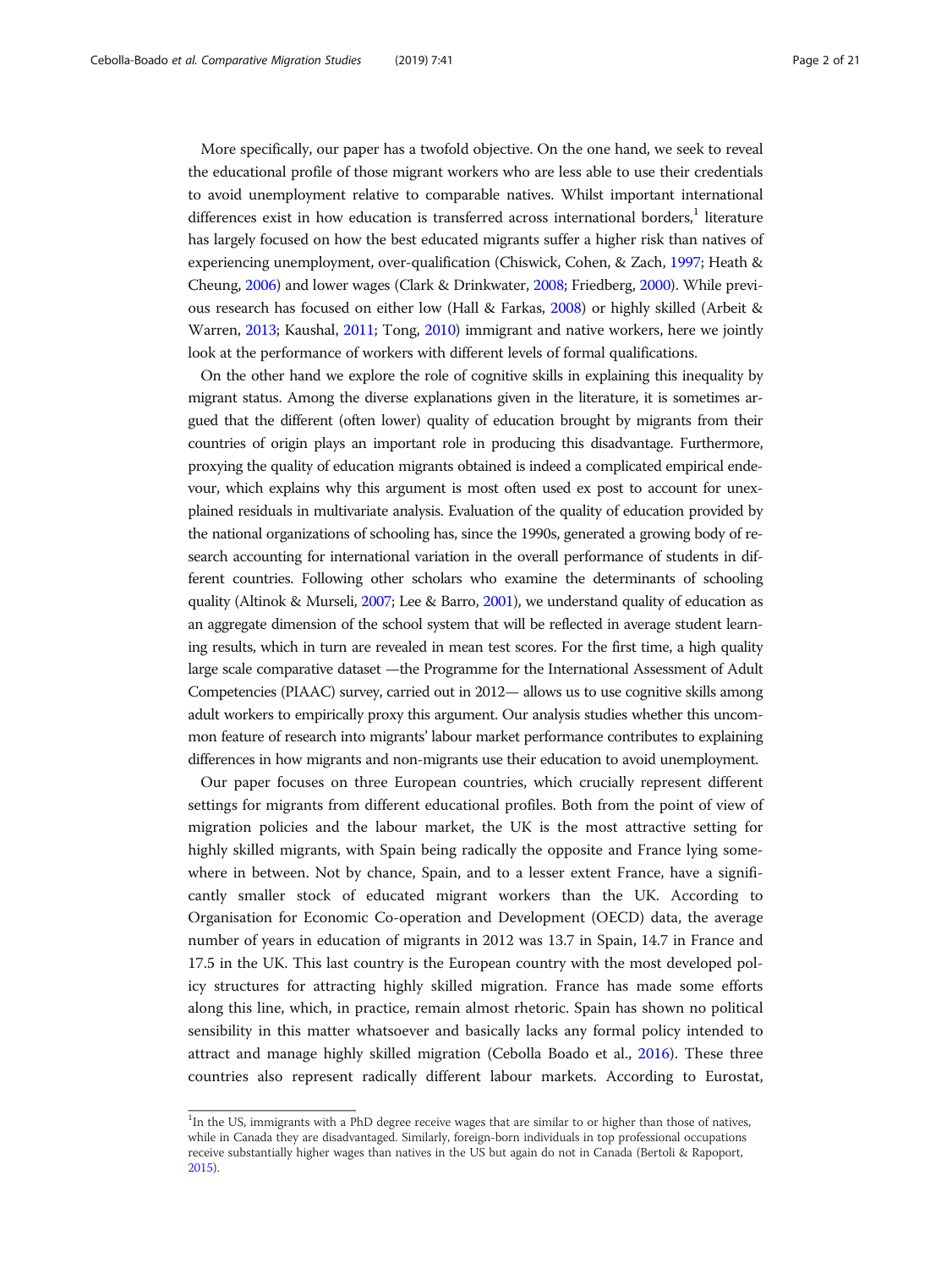unemployment in Spain was around 24.8% in 2012, far above France (9.8%) and the UK (7.9%). The unemployment gap between migrants and natives is also different across countries: whereas in Spain the difference between the unemployment rate of migrants and natives was of 11.6 percentage points (34.5% of migrants and 22.9% of natives were unemployed), the difference in France was only 6.2 pp. (14.9% and 8.7% for migrants and natives) and only 1.5 pp. in the UK (9.3% migrants and 7.8% natives). Testing our arguments in such different national settings increases the robustness of our analyses.

### What do we know about migrants' returns to education?

At the risk of oversimplifying already elaborated and complex academic traditions, it can be argued that the broader literature on returns to education originally pointed towards two threads of theoretical elaboration. (1) On the one hand, human capital theory suggests that education and the improvement in cognitive skills that it implies, increase productivity. This corresponds directly with the view of employers, unless externalities distort their perceptions. (2) Signalling and screening theories suggest that employers use different signals, such as education, to estimate the productivity of potential employees as well as other unobserved characteristics such as motivation or potential to learn (Sakamoto & Powers, [1995;](#page-20-0) Spence, [1973\)](#page-20-0). According to Arcidiacono, Bayer, and Hizmo [\(2008\)](#page-19-0) the distribution of wages among recent graduates mostly reflects inequalities in cognitive abilities, implying that employers have some ability to differentiate between the skills of workers with high educational credentials. From the point of view of this second tradition, workers signal their unobserved abilities through education before they provide direct evidence of their productivity.

Above and beyond these general discussions about returns to education, economic immigrants are, to a large extent, disadvantaged in most advanced societies, a regularity that has been confirmed for different outcomes, including their labour market performance (Reyneri & Fullin, [2011](#page-20-0)). There are, however, many differences in immigrants' labour market performance across host countries. This is partly due to different configurations of institutions in destination countries, including the approach to integration (Cebolla-Boado & Finotelli, [2015](#page-19-0)), labour markets (Piore, [1975;](#page-20-0) Reid & Rubin, [2003](#page-20-0)), regimes of credential recognition, general attitudes towards immigration and the size of the informal economy.

In this context, a growing literature investigates how migrant and native workers with different skill profiles are able to obtain returns to their education (Arbeit & Warren, [2013](#page-19-0); Hall & Farkas, [2008](#page-20-0); Kaushal, [2011;](#page-20-0) Tong, [2010\)](#page-20-0). It is well documented that education obtained at origin and experience in the labour market prior to migration may not be sufficiently valued in destination, and that they may not provide equivalent returns at destination. For instance, employers do not always value educational credentials from migratory countries, and administrations do so only after a lengthy process of formal recognition of foreign degrees (Bratsberg & Terrell, [2002;](#page-19-0) Li, [2001](#page-20-0); OECD, [2007](#page-20-0)). This may explain why, in the short run, immigrants face obvious difficulties in maximizing the returns they obtain from their education (Friedberg, [2000;](#page-20-0) Simón, Ramos, & Sanromá, [2014\)](#page-20-0), especially in times of economic crisis (Cebolla-Boado, Miyar-Busto, & Muñoz-Comet, [2015](#page-19-0)). Not by chance, it has often been suggested that these inequalities in returns explain most of the earnings divergence between migrants and autochthonous workers (Lam & Liu, [2002a;](#page-20-0) Lam & Liu, [2002b](#page-20-0)).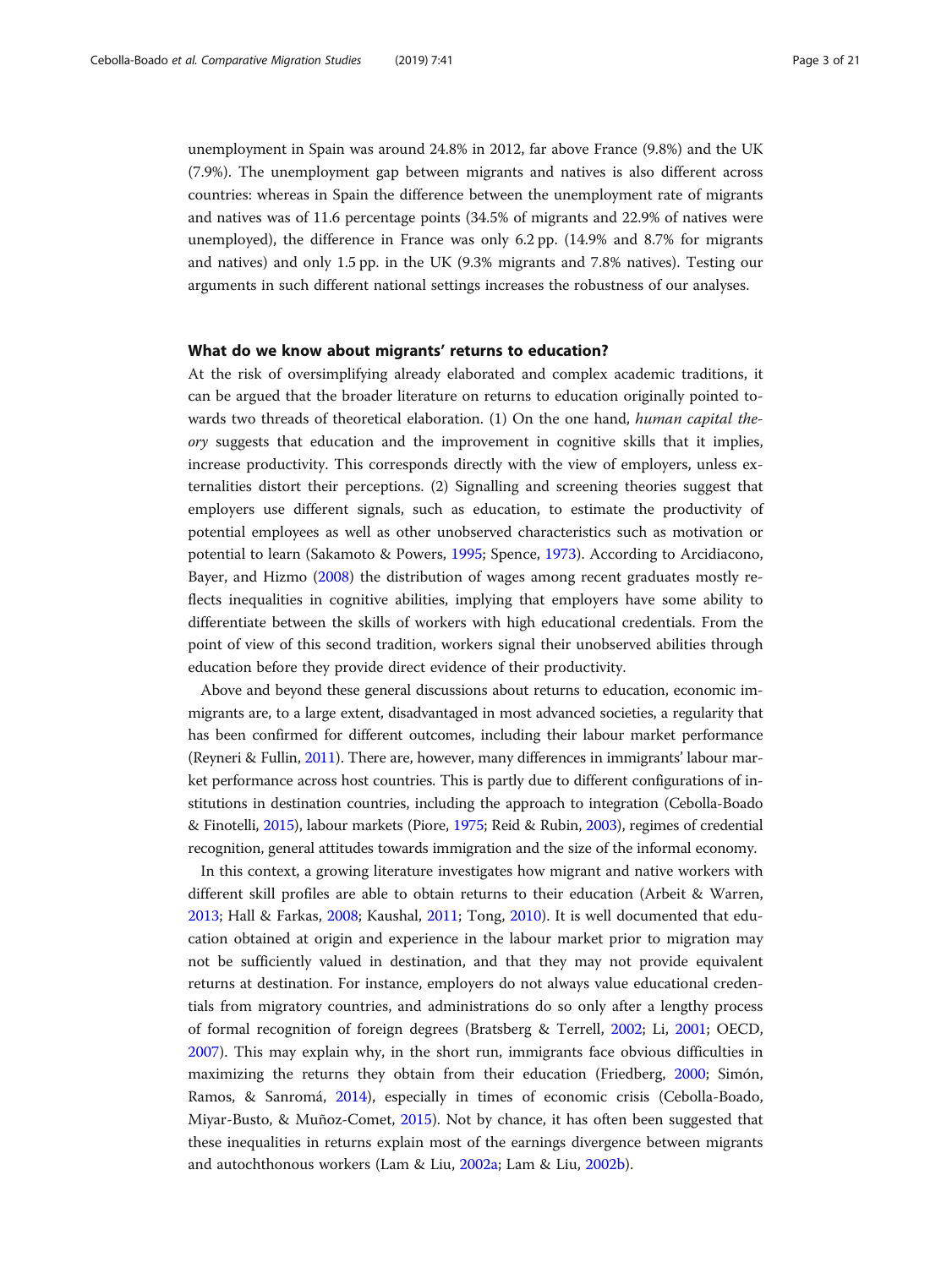Research has suggested a plethora of reasons for why migrants and natives are not equally able to obtain identical labour market benefits from their educational investments. The most straightforward argument relates to discrimination (Kaas & Manger, [2012](#page-20-0); Moore, [2010](#page-20-0)). A mechanism particularly affecting highly educated migrants would be the existence of a glass ceiling which prevents them from accessing the most prestigious occupations, and ultimately insider positions in segmented labour markets (Dell'Aringa, Lucifora, & Pagani, [2012;](#page-20-0) Zeng & Xie, [2004\)](#page-20-0). However, research on the role played by discrimination is endless in debates and subject to diverse interpretations (Heath & Cheung, [2007](#page-20-0); Heath & McMahon, [1997\)](#page-20-0).

The literature has given convincing explanations other than discrimination. Most of them could be systematised into three types of arguments: (A) the imperfect transferability of human capital due to the existence of country-specific knowledge or limited potential to activate foreign credentials; (B) difficulties for employers in establishing the abilities of workers with foreign credentials; and (C) differences in the quality of education acquired across countries of origin. While the first two arguments are frequently an integral part of empirical contrasts conducted in the specialized literature, the third is less so, partly because of the intrinsic difficulty in finding datasets that permit the modelling of the role of cognitive skills as a component of the educational background of workers.

- a) The difficulties migrants face in transferring their human capital has been a matter of traditional concern among sociologists and economists (Borjas, [1986](#page-19-0); Chiswick, [1978;](#page-19-0) Jasso & Rosenzweig, [1990\)](#page-20-0). Transferring human capital from origin to destination is not straightforward (Friedberg, [2000\)](#page-20-0). In particular, foreign credentials in certain areas such as for example Law, may not include the relevant competencies for local industries or businesses at destination (Lam & Liu, [2002a\)](#page-20-0). There are limits to this statement. According to Kanas and Van Tubergen ([2009](#page-20-0), [2014](#page-20-0)), the smaller the cultural distance between origin and destination countries, the more transferable human capital is, an argument also applicable to education acquired in former colonial territories. On the other hand, migrants may lack the skills to activate their education because of language barriers and other similar impediments to settling in destination such as insufficient information regarding the host labour market. For example, there is evidence that immigrants from wealthier and English speaking countries obtain higher returns to education in the US (Bratsberg & Ragan, [2002\)](#page-19-0). These difficulties should dissipate, at least in part, as time passes after arrival. While it is generally believed that greater time since arrival better helps lowly skilled migrants (Ou & Pong, [2013\)](#page-20-0), others have documented a faster increase in migrants' wages among the most skilled as time since migration passes (Eckstein & Weiss, [1998\)](#page-20-0). This could be due to ability to become more fluent in the host country language being higher among the highly skilled, which in turn implies an advantage in transferring their human capital when compared with their unskilled counterparts (Carliner, [2000](#page-19-0)). It also indicates that they may have fewer difficulties in identifying the assets they need to effectively compete in the labour market (Berman, Lang, & Siniver, [2003](#page-19-0)).
- b) Signalling and screening theories (Spence, [1973](#page-20-0)) have some specific developments when applied to different skill profiles and credential origin diversity. First, not all levels of education simultaneously provide the same kind of accurate information about workers' skills. Tertiary education credentials might send more interpretable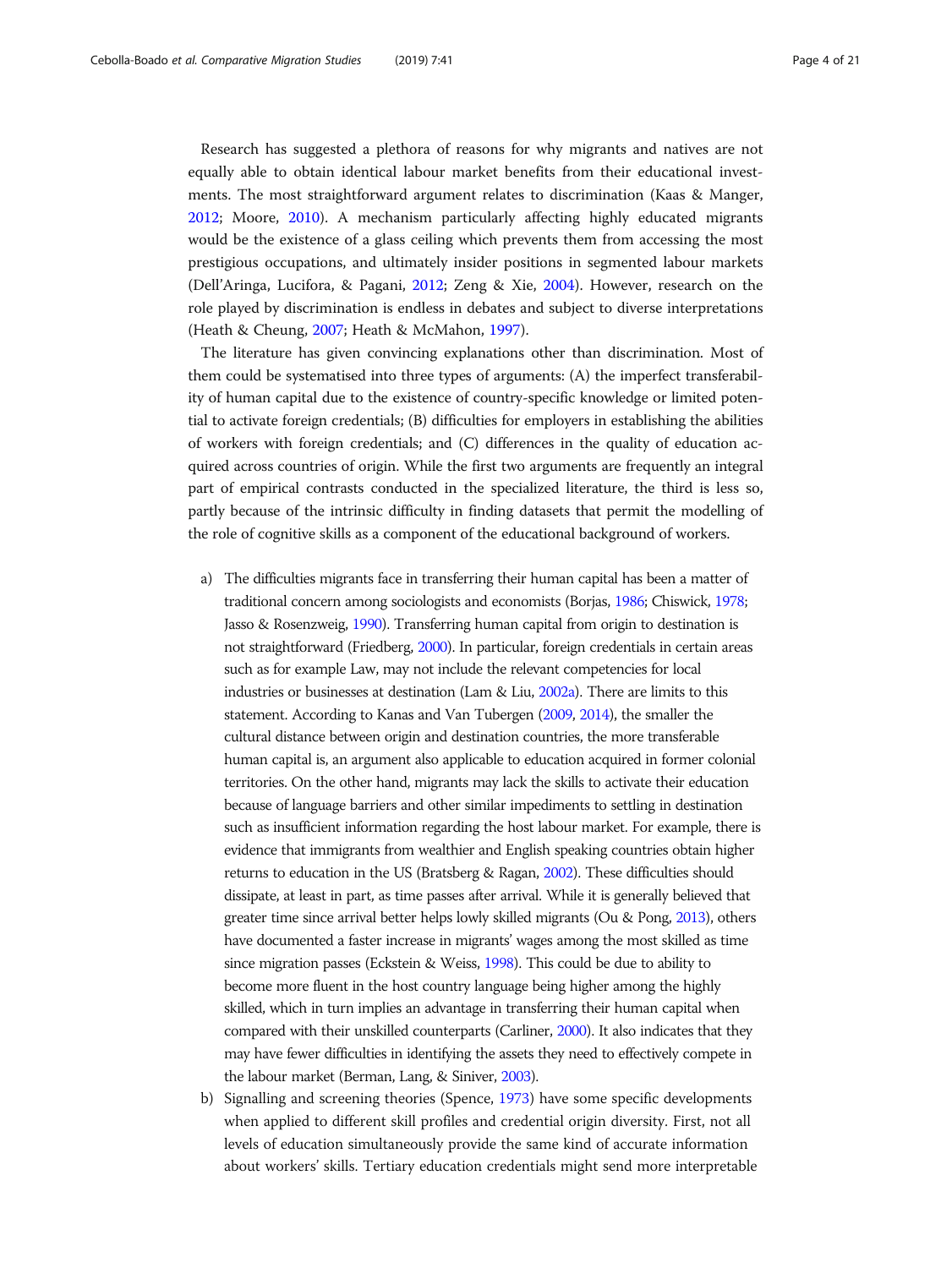signals than credentials held by less skilled workers (say, for instance, those with secondary education). For such workersemployers may need direct evidence of their productivity before setting their salaries. Second, preconceptions and misjudgments about the labour market value of migrants' educational credentials could drive employers to rely less on qualifications from certain countries as valid signals of skills or abilities, which also impacts on inequality in returns to education across ethnic group or migrant status (Bratsberg & Terrell, [2002;](#page-19-0) Li, [2001;](#page-20-0) Zeng & Xie, [2004](#page-20-0)). In most receiving countries, immigrants encounter more difficulties in maximizing the utility of their human capital due to unobserved differences in the 'value' of degrees (OECD, [2007,](#page-20-0) p. 134). These difficulties may vary depending on the country of origin of education and the postcolonial relation to countries of destination.

c) Finally, and most importantly to this paper, the limited ability of migrant workers to equalize the returns they obtain from their educational investments with those of natives has also been linked to the education system in which migrants obtained their credentials (Hawthorne, [2005\)](#page-20-0). Inequalities in returns to education between immigrant and native workers could be due to differences in the very quality of the education obtained in origin and destination (Loyalka et al., [2019\)](#page-20-0). If that is the case, we would expect differences in the intrinsic value of educational credentials obtained in different countries (Card, [1999](#page-19-0); Card & Krueger, [1992\)](#page-19-0). For example, there is consistent evidence that employers and immigration officials in destination countries rate 'Western qualifications' more highly than others (Iredale, [2001\)](#page-20-0). The value of educational credentials could correlate with indicators of the quality of education systems in countries of origin such as pupil-teacher ratios in primary schools, teachers' wages and expenditure per pupil in the country of origin (Bratsberg & Terrell, [2002\)](#page-19-0). Employers may attribute less value to qualifications earned in less developed countries (Chaloff & Lemaitre, [2009\)](#page-19-0). In Europe, Kanas and Van Tubergen [\(2009\)](#page-20-0) noted that the probability of being employed among ethnic minorities in the Netherlands is not only higher for immigrants who obtain their diplomas at destination than for those who obtained them at origin, but also that there is significant heterogeneity within immigrant groups, with Turkish and Moroccan people lagging behind Surinamese and Antilleans. The same authors interpret these results as due to differences in the quality of education across countries of origin. Our paper provides consistent evidence for this literature by investigating the importance of quality of education in accounting for labour market returns.

### Hypotheses

Relying on the dicussions reviewed above, we here develop two sets of hypotheses, one for each of our two research questions, namely the pattern of inequality in avoiding unemployment by migrant status across levels of education and the extent to which differences in the quality of education (cognitive skills) by migrant status help to explain this potential inequality.

H1.1: Compared to natives with similar levels of education, highly skilled migrants are less disadvantaged than lowly skilled ones because they have the necessary know-how to interpret the host country labor market. This is because highly skilled migrants possess assets that bring them greater success such as greater readiness to learn, more supportive social capital and more information about the functioning of social and institutional rules. Thus, this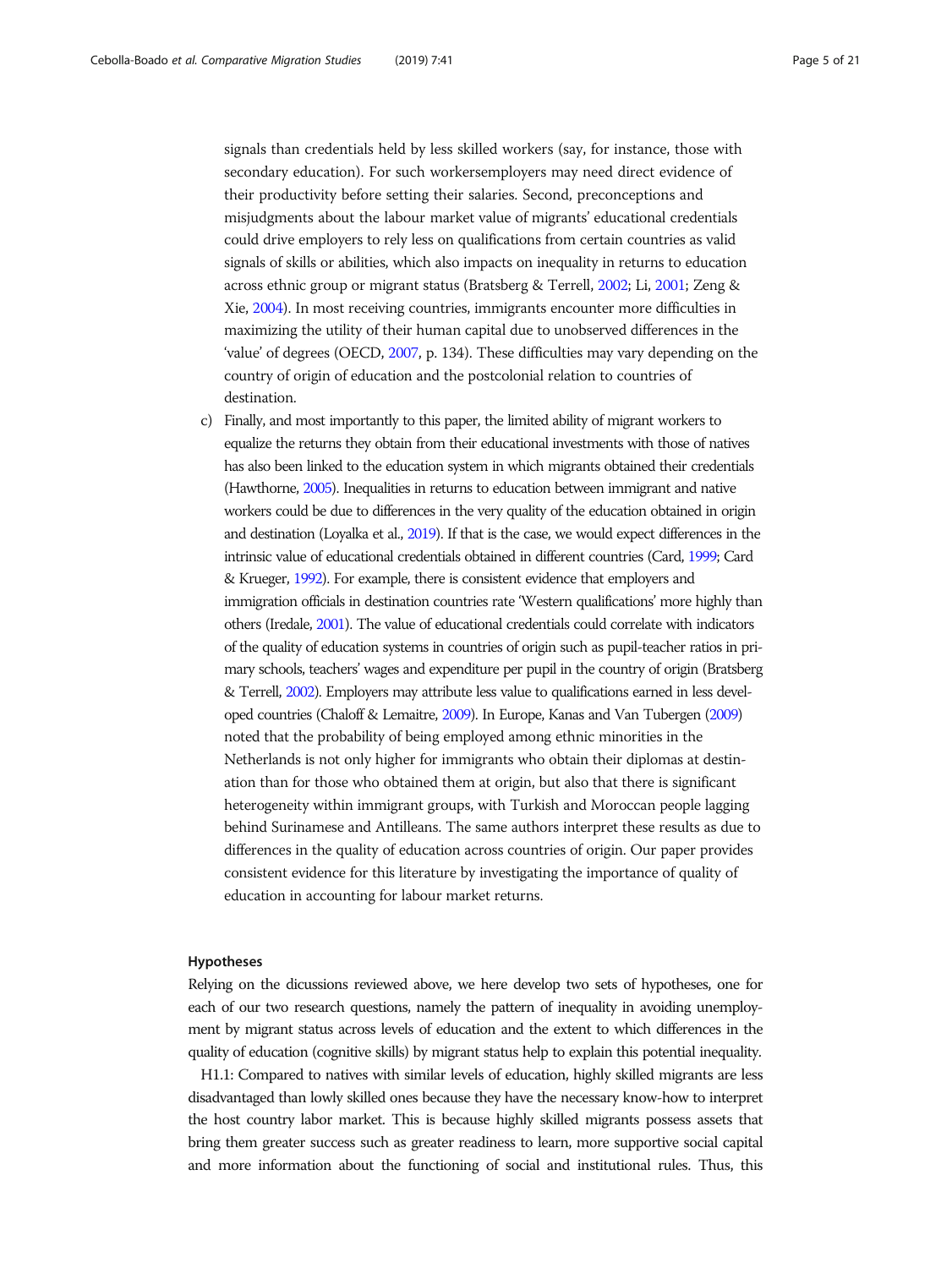hypothesis expects differentials between migrant and native workers to be at their maximum among the less skilled. We call this the know-how hypothesis.

H1.2: The human capital brought by the less educated is more easily transferred across borders since their most common occupations require less specialization. The different value that employers attribute to foreign credentials would more severely affect more skilled migrants. According to this second hypothesis we thus expect inequality between migrants and natives to be at its maximum among the highly skilled. We call this, the specialization hypothesis.

As we have argued, quality of education is often pointed to as a partial explanation for this potential inequality. Our paper provides insights regarding how quality may explain these differentials. Specifically, we formulate three hypotheses. While the first one is merely about the additive effect of quality of education, the second and third require an interaction between our proxy of quality and specific individual characteristics that may facilitate its use to avoid unemployment.

H2.1: The quality of the education brought from different countries may differ. The value of educational credentials hold by migrants and natives may explain why similar levels of education provide different levels of protection against unemployment. If this is the case, we expect the gap between migrants and natives to shrink after additively controlling for cognitive skills. We call this the quality of education hypothesis.

H2.2: Part of the knowledge education conveys can only be relevant in the context in which it was acquired and so, the quality of education might be more determinant in those fields of study that provide more transferable expertise. Degrees in law, humanities and the social sciences might be less directly applicable in destination than those in STEM disciplines (science, technology, engineering, and mathematics). For example, a credential in Law or Accounting is normally centered around the regulations that apply in each individual country. If this is the case, the quality of education may interplay with the field of study in boosting migrants' potential to maximize the returns they obtain from their education. Accordingly, migrants who have expertise in STEM fields of study may be more able to use their education as a valuable asset in the labour market if it was acquired in high quality education systems. Thus, we expect that the interaction between cognition and field of study (STEM) will reduce the gap between migrants and natives in preventing unemployment. We call this the STEM-quality hypothesis.

H2.3: Migrants often lack the appropriate language fluency or setting specific knowledge to obtain maximum returns from their educational credentials in avoiding unemployment. It is also known that some of these difficulties dissipate as time in the new labour market passes. We argue that the quality of education might be more determinant among migrants whose length of stay in destination is larger. Thus, the interaction between their cognition and time since migration may well reduce the gap between natives and migrants in avoiding unemployment. We call this the adaptation-quality hypothesis.

### Data and methods

Comparative cross country analyses are hindered by difficulties in finding appropriate sources of empirical evidence which allow comparability using similar indicators to measure equivalent social processes. Recently, several international initiatives have provided this type of evidence, even if for a limited number of dependent variables. The OECD is a leading institution in this race for international comparability, as shown by its widely known datasets for the comparison of education systems (Programme for International Student Assessment [PISA]). Lately, the OECD has also developed a PISA-inspired survey for the study of skills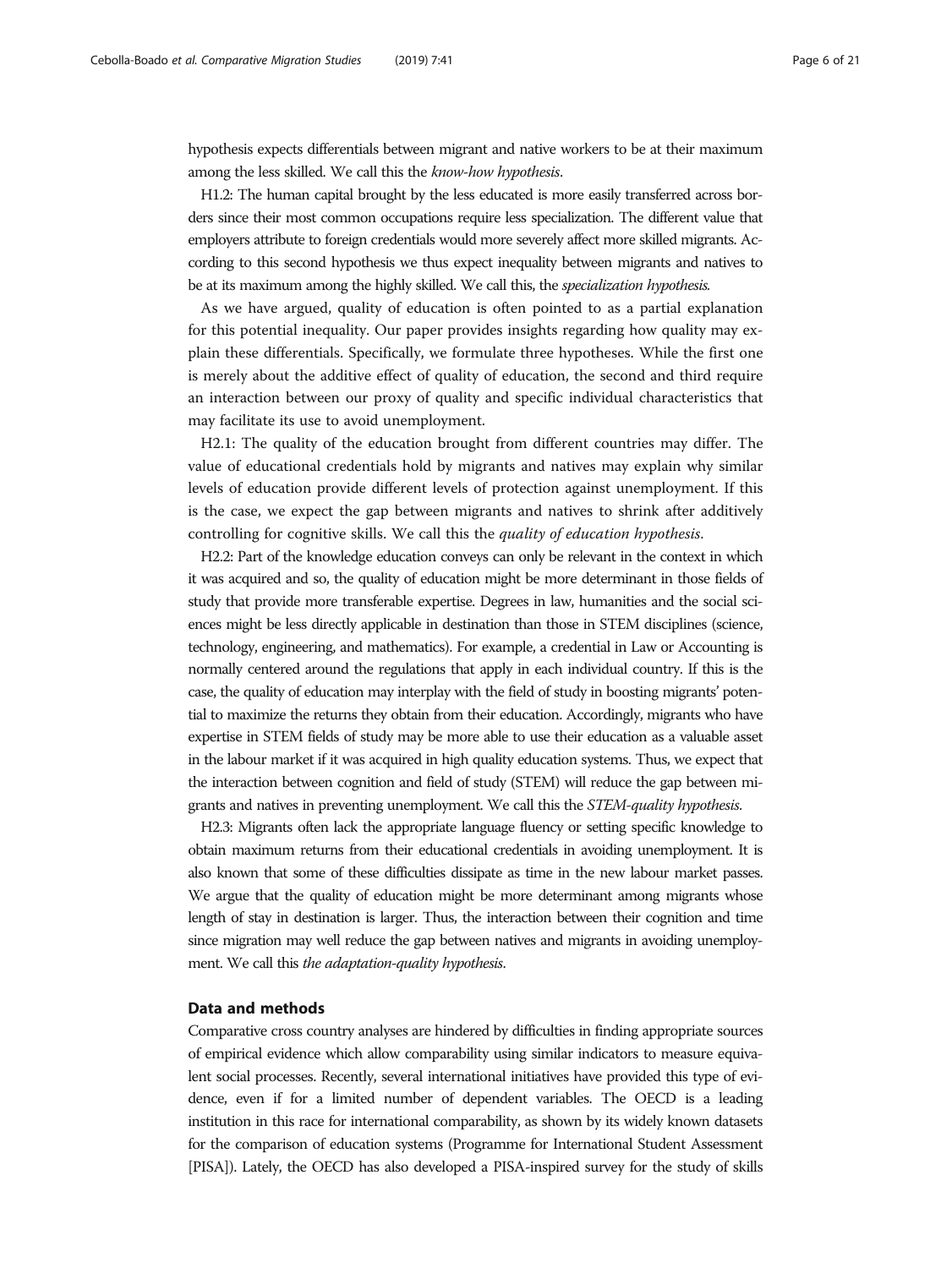and competencies among the adult population, PIAAC, which was carried out between 2011 and 2012 in 24 countries and is used in this paper.

PIAAC measures the cognitive and workplace skills needed for individuals to participate in society and to prosper economically. All respondents carried out three skill tests, consisting of a test in numeracy, a reading test and a module on skills use. They also completed a background questionnaire. The direct assessment of skills included literacy, numeracy and reading components as well as a set of questions on problem solving in technology-rich environments. The module on skills use included cognitive skills, interactive and social skills, physical skills and learning skills. Finally, the background questionnaire included basic sociodemographic characteristics: education and training, linguistic background, employment status and income, use of Information and Communications Technology and literacy and numeracy practices.

The inclusion of cognitive skills in the analysis of returns to education allows us to control for possible differences in the quality of diverse national education systems when comparing immigrants and natives. Until now, lack of such information has been a problem in the literature on immigrants' integration. The questionnaire does not limit its content to cognitive skills but also collects a broad range of information, including home and community information. PIAAC has a number of insightful advantages, including the fact that it is valid cross-culturally and cross-nationally. Therefore, it can provide comparative analysis of skill formation and its outcomes in the international benchmarking of adult skills. Whereas this is a valuable dataset that allows to contrast arguments that are rarely tested, it also imposes a number of important limitations, including the fact that no information is available on experiences prior to migration, and, most importantly, we are unable to decompose our analysis to look at ethnic/country of origin differentials within the immigrant category. Inspite of these important shortcomings, we claim that the sort of analyses that this dataset allows remains innovative.

We restrict our analysis to three main destination countries in Europe: Spain, France and the United Kingdom. This allows us to cover three extremely different destination countries, with notable differences as well in how destination countries approach highly skill migration (Cebolla Boado et al., [2016\)](#page-19-0). While immigration policies in the UK have generally facilitated the migration of highly skilled workers through alternative paths to those for mid and low skilled migrants, Spain has historically lacked this kind of specific tools and, to date, does not have meaningful alternatives for the most educated (or talented) migrants to have priority access to the country. France is somewhere in between these two polar models, with a strong formal commitment to attracting migrants with high levels of education, although it has generally had little success in doing so. Our total sample size amounts to 14,800 observations (Table [1](#page-7-0)), although we conduct separate analyses for each country involved. The sample includes natives and immigrants who exited the education system before migration. Immigrants with education finished in the destination country are excluded because they do not face problems derived from transferability of human capital.

Our dependendent variable takes the value of 1 if the respondent is unemployed at the time of survey, and 0 otherwise. Whenever migrant workers are at a higher risk of experiencing unemployment than their equivalent native counterparts in each destination country, we can conclude that there is an imperfect transfer of their human capital or that, for reasons to be explored, there is no equality in the returns to education for migrants and autochthonous workers.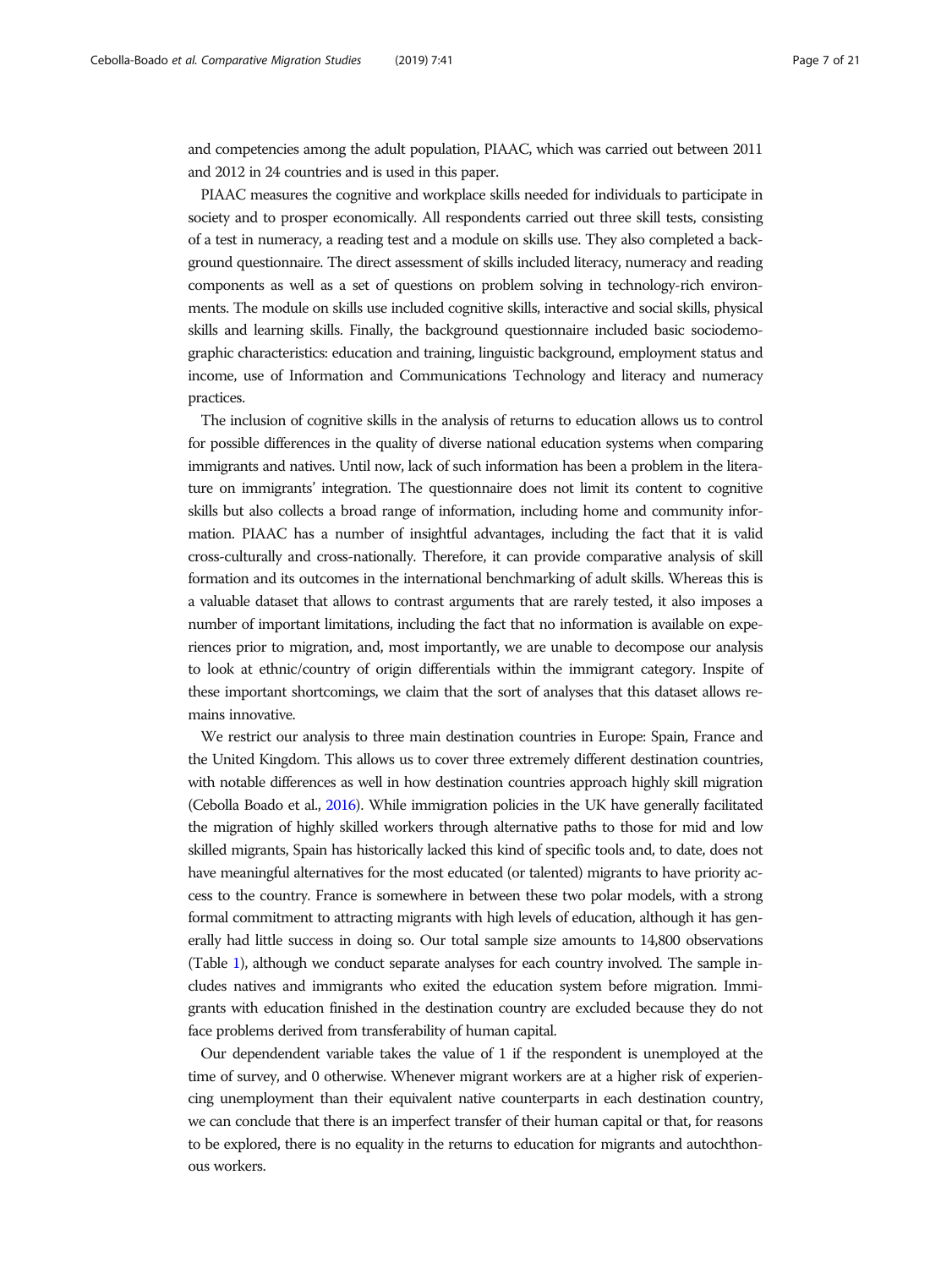|                     | Natives    |       |       | Immigrants   |       |      |
|---------------------|------------|-------|-------|--------------|-------|------|
|                     | $\hbox{N}$ | Mean  | s.d.  | $\mathsf{N}$ | Mean  | s.d. |
| Spain               |            |       |       |              |       |      |
| Unemployment        | 3,627      | 0.21  | 0.41  | 446          | 0.30  | 0.46 |
| Female              | 3,627      | 0.45  | 0.49  | 446          | 0.51  | 0.50 |
| Age                 | 3,627      | 40.0  | 11.50 | 446          | 39.1  | 9.5  |
| Educational level   | 3,627      | 2.10  | 0.70  | 446          | 2.0   | 0.6  |
| Years in education  | 3,544      | 13.8  | 6.20  | 415          | 12.4  | 4.5  |
| Length of residence | 3,627      | 19.7  | 12.5  | 446          | 9.4   | 6.4  |
| Numeracy            | 3,627      | 254.2 | 47.4  | 446          | 210.0 | 59.1 |
| Science             | 3,627      | 0.06  | 0.25  | 446          | 0.06  | 0.25 |
| France              |            |       |       |              |       |      |
| Unemployment        | 4,372      | 0.10  | 0.30  | 249          | 0.16  | 0.36 |
| Female              | 4,372      | 0.49  | 0.50  | 249          | 0.47  | 0.50 |
| Age                 | 4,372      | 40.8  | 11.8  | 249          | 45.6  | 9.9  |
| Educational level   | 4,372      | 2.30  | 0.5   | 249          | 2.0   | 0.7  |
| Years in education  | 4,277      | 14.8  | 5.3   | 212          | 12.6  | 5.1  |
| Length of residence | 4,372      | 20.0  | 12.8  | 249          | 17.5  | 11.2 |
| Numeracy            | 4,372      | 266.5 | 51.5  | 249          | 197.7 | 64.1 |
| Science             | 4,372      | 0.08  | 0.28  | 249          | 0.04  | 0.20 |
| United Kingdom      |            |       |       |              |       |      |
| Unemployment        | 5,753      | 0.10  | 0.30  | 353          | 0.12  | 0.33 |
| Female              | 5,753      | 0.54  | 0.49  | 353          | 0.54  | 0.50 |
| Age                 | 5,753      | 40.0  | 12.4  | 353          | 38.6  | 10.2 |
| Educational level   | 5,753      | 2.3   | 0.6   | 353          | 2.4   | 0.7  |
| Years in education  | 5,234      | 17.6  | 8.5   | 315          | 15.5  | 4.7  |
| Length of residence | 5,753      | 17.0  | 12.9  | 353          | 8.9   | 8.5  |
| Numeracy            | 5,753      | 269.4 | 49.6  | 353          | 244.3 | 57.9 |
| Science             | 5,753      | 0.11  | 0.31  | 353          | 0.09  | 0.28 |

<span id="page-7-0"></span>Table 1 Summary of sample sizes by migrant status and distribution of variables used in the analyses

Source: Authors' calculation based on 2012 PIAAC data

In order to make education comparable across countries, there are two options. One is to the International Standard Classification of Education (ISCED) and recodify it into the most analytically relevant categories for this paper: primary or less, secondary and tertiary education. Alternatively, one can use the number of years respondents spent in the education system. This proxy of formal education is a translation of the number of years respondents to PIAAC accumulated in reaching their highest educational credentials, regardless of the country in which they studied. Technically, this variable allows for a more flexible measurement of the processes we are interested in, although it does not come without difficulties, since migrants on the extremes of the range of values of this independent variable may be too few to provide consistent estimates. The presentation of results prioritizes visual tools with main tables provided in the Appendix. Figures with migrant-native differentials in the predicted probability of being unemployed are presented by level of education, using both categorical and continuous operationalizations.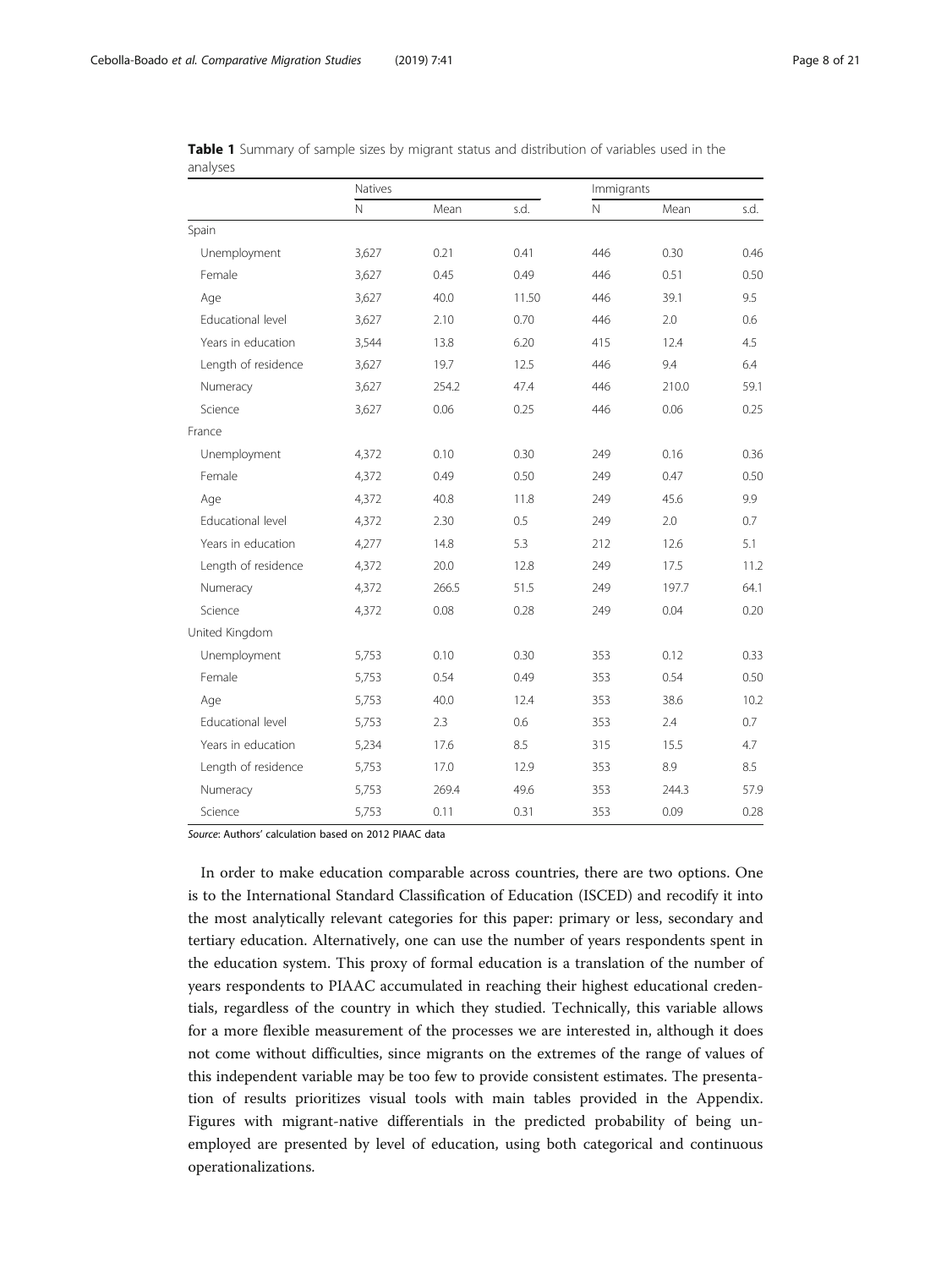Our main analyses use logistic regressions, which seems a more suitable approach than linear probability in our specific case (Hellevik, [2009\)](#page-20-0). Our empirical section is organized into two blocks. First, we explore differentials in the use that migrants and natives with different levels of education make of their credentials in preventing unemployment. Secondly, we explore the role of cognitive skills in accounting for these differentials. PIAAC data allow us to control for the quality of education as measured by numeracy and literacy tests, which represents a significant advantage when compared with other available datasets. Since social inequalities, and particularly those by national background, are less reflected in numeracy than in literacy, we opted to include only the first of these two test scores in our models. The OECD [\(2013](#page-20-0)) defines numeracy as the "ability to access, use, interpret and communicate mathematical information and ideas in order to engage in and manage the mathematical demands of a range of situations in adult life".

In order to distinguish between universal and country specific knowledge, we explore the impact of the broader field of study corresponding to the highest credential obtained by each individual; science/technology and mathematics vs. other areas (general programs, humanities, social sciences, etc.). Note that the specialization only applies to secondary and tertiary education. All statistical models are controlled for gender and age. Finally, we proxy the time of residence of migrants in destination through time in the host labour market. The advantage of using this variable is that it also provides meaningful values for natives. For them, the count starts at the moment individuals end their educational careers. For immigrants, their entrance into the labour market starts upon their arrival in destination.

### Results

We first study whether disadvantage between migrants and natives differs across levels of education. Figure [1](#page-9-0) shows the different risks of unemployment faced by migrant and native workers at different levels of education (as measured both by the standard classification and years in education) in France, Spain and the United Kingdom (results obtained from logit probability models; see Table [3](#page-13-0) in the Appendix). These plots also show the confidence intervals together with the basic trend in order to be able to assess whether the differences detected are statistically significant. Since the sub-samples of respondents differ, the broader the area delimited for each year of education, the more limited is our ability to make clearer interpretations about the differences discussed. Several interesting conclusions can be obtained from a simple visual inspection of the panels in Fig. [1](#page-9-0). For natives, as expected, in all three countries education shelters against unemployment. We see this in the negative slope of all line trends for these groups. Note, however, that this is not always the case for the immigrant population. It is so for migrants in the Spanish labour market, where unemployment is by far the highest of all, but not for migrants in France (with a positive slope) and Britain, where there is a flat unemployment rate across respondents' education.

Important country differences apply. Spain is the country in which education is a more effective antidote against unemployment. Yet, in said country we barely see differences (at least in terms of statistical significance) in the risk of unemployment among lowly skilled workers, regardless of their migrant status. In all three cases, the problem is more acute among highly skilled workers. Migrants with secondary education in France, and to a lesser extent in Spain too, are also disadvantaged even if, in this last case, uncertainty is widespread. In other words, it could be said that highly skilled migrants are the most disadvantaged when compared with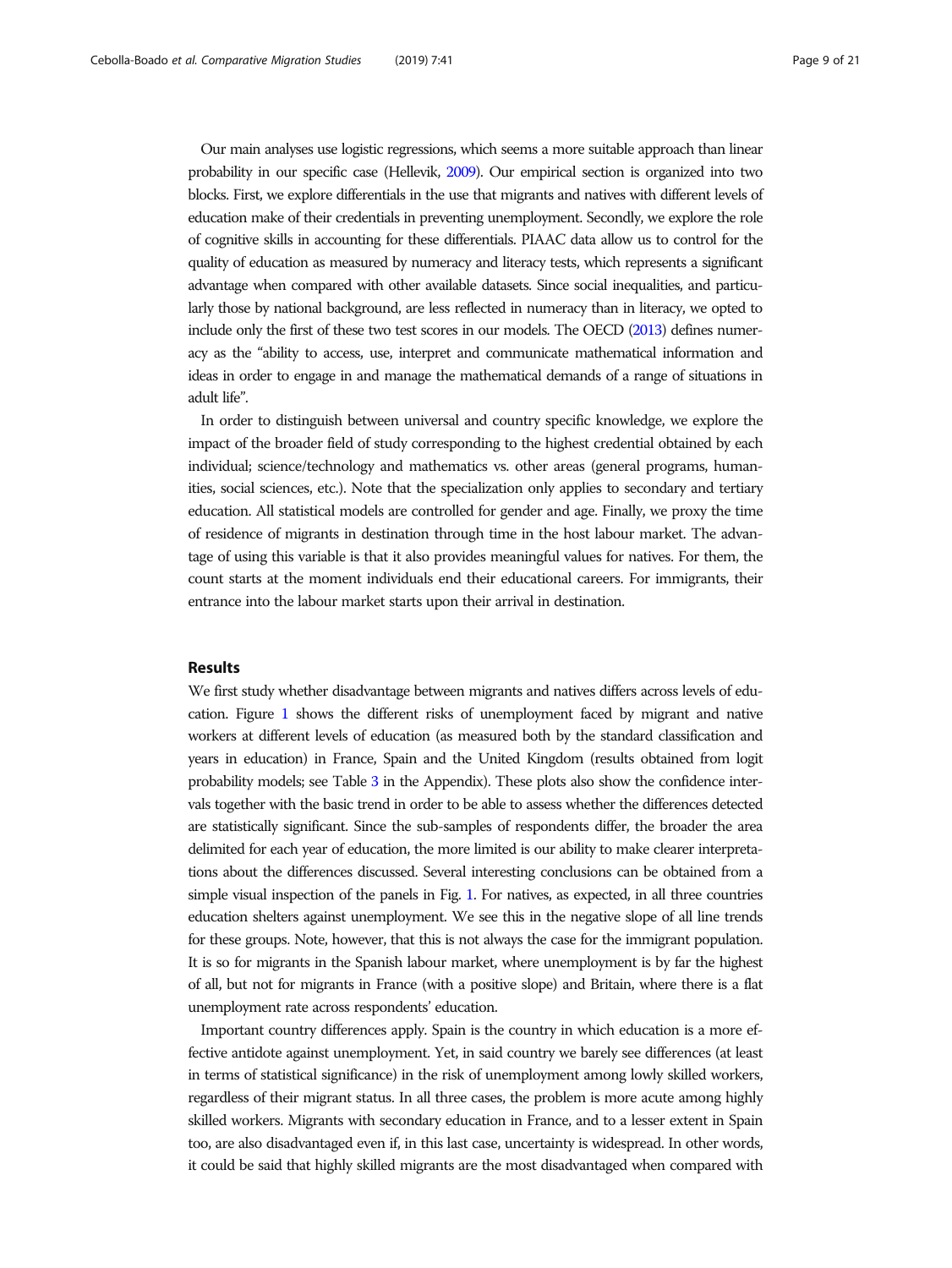<span id="page-9-0"></span>

analogous natives. This is bad news if these two countries seek a secure position in the global race for talent, since potential migrants may anticipate this problem in maximizing their returns to education, and their enthusiasm for migration may therefore be reduced. This could also be a signal transmitted by destination labour markets regarding the employability of the highly skilled and the nature of job shortages.

These conclusions stand regardless of whether we use the categorical or the continuous specifications of education. Yet, when using years of education instead of dummies for the standard classification, our prediction is less stable among migrants with the highest level of education because of the low density of migrants in this position. Nonetheless, the trend confirms that there are smaller differences than expected in risk of unemployment for the least educated migrants in all countries. In no country is the rate of unemployment of the most qualified immigrant group above 20%, with this figure being lowest in the UK and highest in Spain (see Fig. 1). Notwithstanding, educated migrants are much more disadvantaged compared with equivalent natives than unskilled ones. This is a sound confirmation of H1.2 (specialization hypothesis), namely that the skills brought by less educated migrants are more transferable since workers require less specialization and, potentially, less country-specific know-how.

So far, our analysis has documented that highly skilled migrants are at a significant disadvantage in terms of their likelihood of being unemployed when compared with natives. As we said before, PIAAC is, to the best of our knowledge, the first multi-country dataset that allows us to use cognition to proxy the quality of education in accounting for the aforementioned pattern of migrant disadvantage. With that in mind, our paper uses the workers' PIAAC test scores to test hypotheses H2.1 to H2.3. The results are plotted in Fig. [2](#page-10-0).

The quality of education hypothesis (H2.1) argues that migrant-native inequality in using education against unemployment is basically due to differences in the quality of education migrants obtained in countries of origin when compared with that of natives. This is tested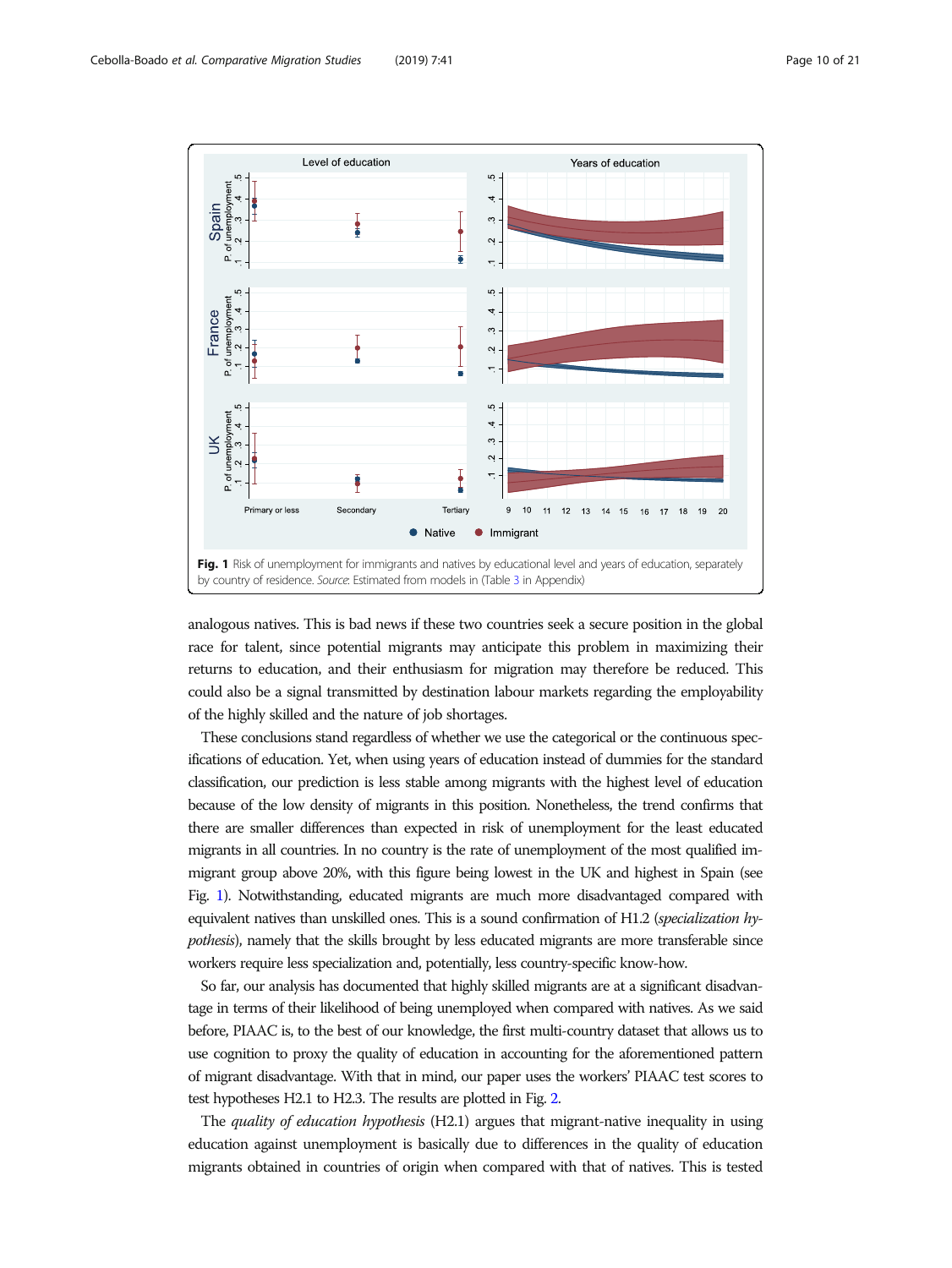<span id="page-10-0"></span>

using a linear approach to numeracy cognitive skills as well as decomposing numeracy test scores into deciles to allow for non-linearity (see Tables [4](#page-14-0) and [6\)](#page-18-0). As expected, cognitive skills (either linear or non-linearly) have a negative effect on the probability of being unemployed. Still, it is worth noting that the introduction of this variable in the models does not explain the worse situation migrants find themselves in when compared with natives. Moreover, the interaction between migrant status and being highly educated remains significant and does not shrink in the models estimated for Spain and France (models 1 and 2 in Tables [4](#page-14-0) and [5\)](#page-16-0). This represents a sound rejection of the *quality of education hypothesis* for these two countries. By contrast, the interaction capturing the specific effect of being an educated migrant in the UK turns out to be non-significant in the non-linear modelization of the impact of cognition (model 2 in Table [6](#page-18-0)). This may indicate that, at least partly, the reason why the most educated migrants are worse off in the UK may be to do with the quality of education brought by migrants. Yet, this is a very unstable and small effect.

The STEM-quality hypothesis (H2.2) suggests that differences between migrants and natives in how their credentials help them to avoid unemployment may not only reflect differences in the quality of education but also problems in transferring part of their context specific skills. Migrants with expertise in more transferable fields of study (STEM) may be more able to use their education if trained in high quality education systems (i.e. those showing higher test scores). The test of this hypothesis requires controlling for a two-way interaction between cognitive skills and field of study. The results are graphically summarized in Fig. 2, where workers with primary education or less have been dropped because for them there is no field of study distinction. It is evident from the plot that the relatively worse position of migrants and, specifically, that of the most educated migrants in France and Spain does not end after controlling for this interactive argument.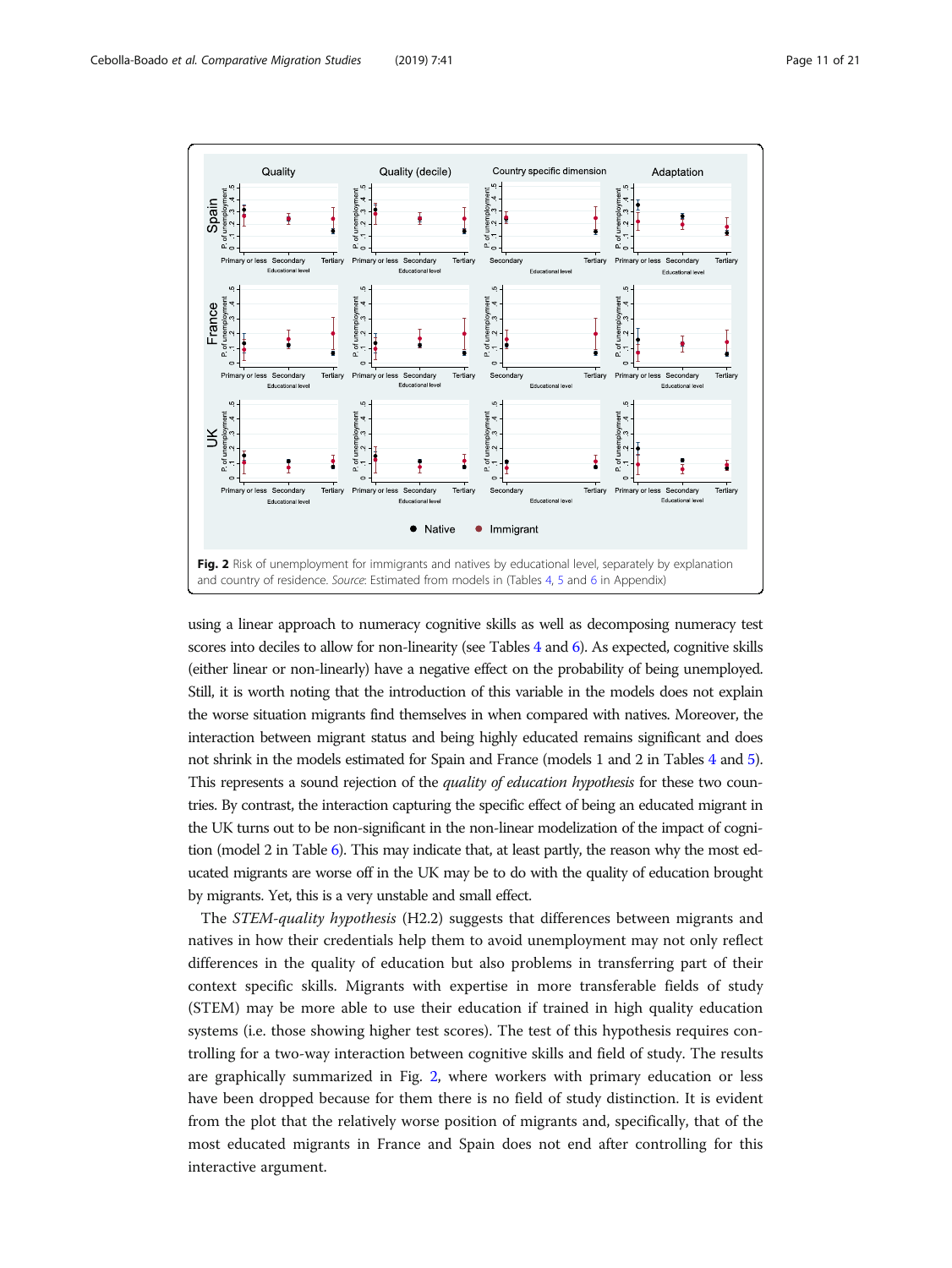Finally, the *adaptation-quality hypothesis* (H2.3) suggests that the impact of the quality of education may be larger as time since migration passes, since it helps migrants gain activation tools such as language abilities, social networks or overcome difficulties in the process of degree recognition, and that migrants with better cognitive outcomes may well find this convergence easier than those with lower test scores. Thus, the test of this hypothesis requires an interaction between cognitive outcomes and time in the labour market. In all three countries length of time in the labour market reduces unemployment, but we do not find any evidence that workers with better cognitive skills improve their labour market outcomes more quickly. Yet, the inclusion of this information in the estimation through an additive variable or an interaction with cognitive scores does not make the migrants' disadvantage dissapear in the models corresponding to France and Spain. The same occurs with the greater difficulties in avoiding unemployment faced by most skilled migrants compared with similarly educated natives.

Note that the last two hypotheses have also been tested using threeway interactions, which should reveal how differently the aforementioned processes operate. While the results of these models are not presented in this document, they are available upon request. In no case are significant interactions between migrant status, test scores and STEM expertise or time in the host labour market to be found.

### Conclusions and discussion

Our paper has revealed that it is the most skilled migrants that suffer the largest disadvantage compared with natives when it comes to using educational credentials to prevent unemployment. We have confirmed that this pattern generally applies to three different European destination countries with largely differentiated traditions of accommodating skilled migrants. While many papers in this literature have looked at the specific situation of low, mid or highly skilled migrants, we provide a joint description of the situation across levels of education.

Our paper sets out different theoretical expectations, suggesting that differentials in the returns to education could be most accentuated among the low and highly skilled, and found a strong confirmation of what we called specialization hypothesis, namely that it is immigrants with the lowest levels of education that most easily transfer their human capital across borders, while more educated migrant workers have greater difficulty converging with their native counterparts in obtaining returns to their educational investments. In an era frequently framed as a 'global race for talent', where all developed and developing economies seek to attract highly skilled migrants and the best educated workers from the international pool of talent, it is striking that the best educated migrants are significantly disadvantaged when compared with other migrants in terms of their ability to obtain returns from education. Of course, this does not mean that they are in a worse absolute position. Education shelters workers from unemployment, but it does so in a less effective relative manner for skilled than for unskilled migrant workers.

To the best of our knowledge, our paper is the first to document the role that differences in the quality of education play in generating this inequality. PIAAC allows us, for the first time, to explore the value of education (years of education or educational credentials) in the light of the proven cognitive skills of adults, which we took as a proxy of the quality of education. Our evidence proves, also for the first time, that controlling for cognitive abilities does not fully account for migrant-native differentials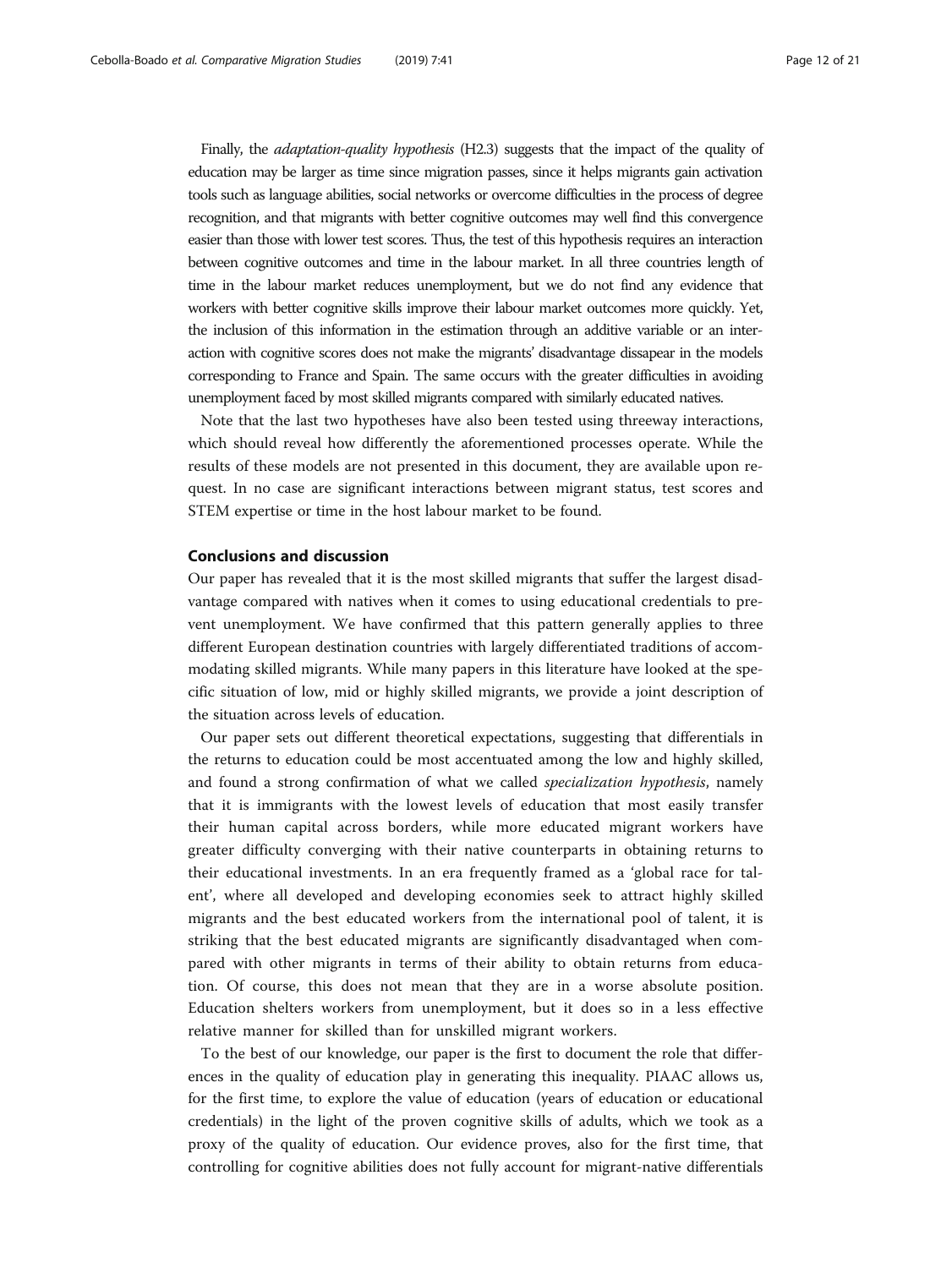|        | Indep. Var.                            |                                   |  |  |  |  |  |  |
|--------|----------------------------------------|-----------------------------------|--|--|--|--|--|--|
|        | Unconditional                          | Controlled                        |  |  |  |  |  |  |
| Spain  | Disadvantaged<br>(*) if $> 11$ years   | Disadvantaged compared to natives |  |  |  |  |  |  |
| France | Disadvantaged<br>$(*)$ if $> 12$ years | Disadvantaged compared to natives |  |  |  |  |  |  |
| UK     | Disadvantaged<br>(*) if $> 18$ years   | Disadvantaged compared to natives |  |  |  |  |  |  |

Table 2 Summary of the effects on high skilled (with tertiary education) migration unemployment across destination countries

in risk of being unemployed. Furthermore, we also explore whether the role of quality of education is different for those migrants with more directly transferable knowledge (expertise in STEM disciplines) and those with more experience in their country of destination (time since incorporation into the host labour market). We prove that the interactions between test scores and field of study or time in the host labour market do little to explain why migrants systematically obtain lower returns to their education.

Interestingly, there are remarkable differences between countries. The UK is the country that makes the best use of the migrant human capital it attracts. While the pattern of more educated migrants being more disadvantaged relative to comparable natives also applies in the UK, the differences in said country are either smaller or not statistically significant. France lies somewhere between the UK and Spain, although closer to the latter than the more successful UK. The following Table 2 summarizes the results of our substantive general findings and the between-country findings.

Indeed, it is difficult to account for these differences without making recourse to very casuistic analysis of the labour market institutions in all three countries. Yet, there are two types of arguments that can guide future research. On the one hand, policies, and more specifically policies for highly skilled migration, are importantly different across European countries and the countries in our analysis. While the UK has traditionally had more elaborated and developed policies for dealing with highly skilled migrants, easing family reunification for newcomers with high skills for example, France merely reproduces this type of rhetoric in its laws without ever really enforcing a system for regulating the arrival of highly skilled migrants. Finally, Spain has been absent from this logic, as have other Southern European countries (Cebolla Boado et al., [2016](#page-19-0)).

The second argument is somewhat connected to this first point. Different market conditions, but also different policies for the management of flow, could impact on the selectivity of flows. In the case of the UK, the combination of a labour market, which our analysis has shown to be more dynamic, and a more developed policy scheme for highly skilled migration, could position the country as a leading player in attracting positively selected, highly skilled migrants who are considering migrating to Europe, at least among the countries included in this analysis.

Future research into migrant native inequalities in obtaining returns to education should look beyond national borders and include these important international aspects in mainstream empirical research.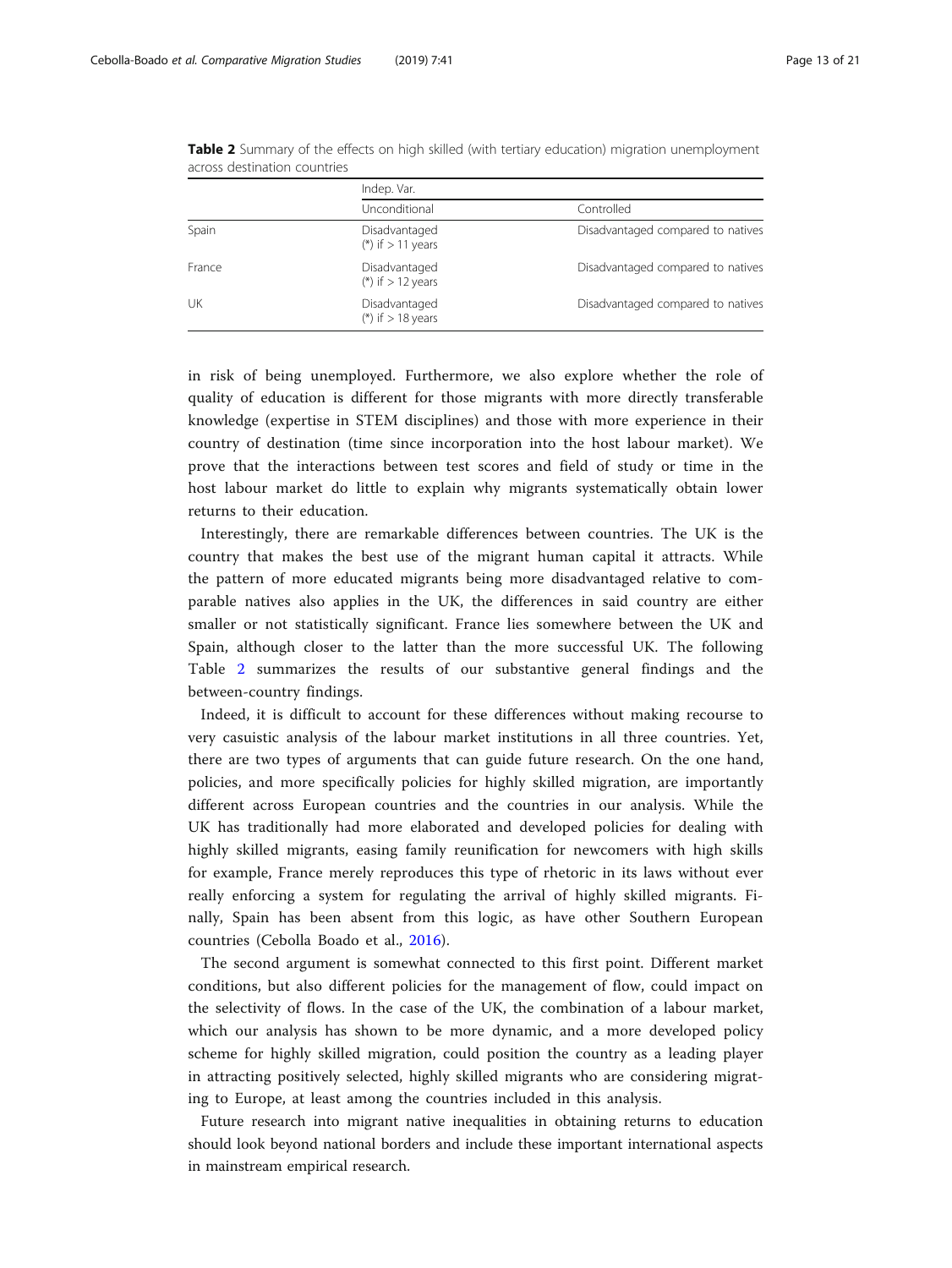# <span id="page-13-0"></span>Appendix

|  |  |                                                                               | Table 3 Logistic regression on the probability of being unemployed vs. employed (ref.). Gross |  |
|--|--|-------------------------------------------------------------------------------|-----------------------------------------------------------------------------------------------|--|
|  |  | models (0) controlling separately for educational level and time of education |                                                                                               |  |

|                                           | Spain       |             | France      |             | UK          |             |
|-------------------------------------------|-------------|-------------|-------------|-------------|-------------|-------------|
|                                           | Level       | Time        | Level       | Time        | Level       | Time        |
| Native (ref.)                             |             |             |             |             |             |             |
| Immigrant                                 | 0.104       | 0.137       | $-0.319$    | $-3.420**$  | 0.067       | $-4.259*$   |
|                                           | (0.232)     | (0.662)     | (0.513)     | (1.427)     | (0.433)     | (2.337)     |
| Primary education (ref.)                  |             |             |             |             |             |             |
| Secondary                                 | $-0.625***$ |             | $-0.324$    |             | $-0.746***$ |             |
|                                           | (0.107)     |             | (0.289)     |             | (0.141)     |             |
| Tertiary                                  | $-1.545***$ |             | $-1.188***$ |             | $-1.535***$ |             |
|                                           | (0.125)     |             | (0.302)     |             | (0.155)     |             |
| Ethnic orirgin#Education                  |             |             |             |             |             |             |
| Immigrant#Secondary                       | 0.115       |             | 0.869       |             | $-0.345$    |             |
|                                           | (0.274)     |             | (0.567)     |             | (0.527)     |             |
| Immigrant#Tertiary                        | $0.844**$   |             | $1.772***$  |             | 0.746       |             |
|                                           | (0.364)     |             | (0.633)     |             | (0.496)     |             |
| Age                                       | $-0.041***$ | $-0.046***$ | $-0.040***$ | $-0.040***$ | $-0.045***$ | $-0.046***$ |
|                                           | (0.004)     | (0.004)     | (0.004)     | (0.004)     | (0.004)     | (0.004)     |
| Male (ref.)                               |             |             |             |             |             |             |
| Female                                    | 0.070       | 0.039       | $0.254***$  | $0.231**$   | $-0.206**$  | $-0.270***$ |
|                                           | (0.079)     | (0.080)     | (0.098)     | (0.100)     | (0.086)     | (0.093)     |
| Years of education                        |             | $-0.227***$ |             | $-0.192***$ |             | $-0.154***$ |
|                                           |             | (0.023)     |             | (0.037)     |             | (0.026)     |
| Immigrant#Years of education              |             | $-0.028$    |             | $0.496**$   |             | $0.465*$    |
|                                           |             | (0.091)     |             | (0.201)     |             | (0.269)     |
| Years of education <sup>2</sup>           |             | $0.004***$  |             | $0.004***$  |             | $0.003***$  |
|                                           |             | (0.001)     |             | (0.001)     |             | (0.001)     |
| Immigrant#Years of education <sup>2</sup> |             | 0.004       |             | $-0.012*$   |             | $-0.010$    |
|                                           |             | (0.003)     |             | (0.007)     |             | (0.007)     |
| Constant                                  | $1.029***$  | 2.487***    | $-0.170$    | $1.138***$  | $0.539***$  | 1.078***    |
|                                           | (0.174)     | (0.267)     | (0.350)     | (0.412)     | (0.206)     | (0.297)     |
| Observations                              | 4,073       | 3,959       | 4,621       | 4,489       | 6,106       | 5,549       |

Standard errors in parentheses

\*\*\* p < 0.01, \*\* p < 0.05, \* p < 0.1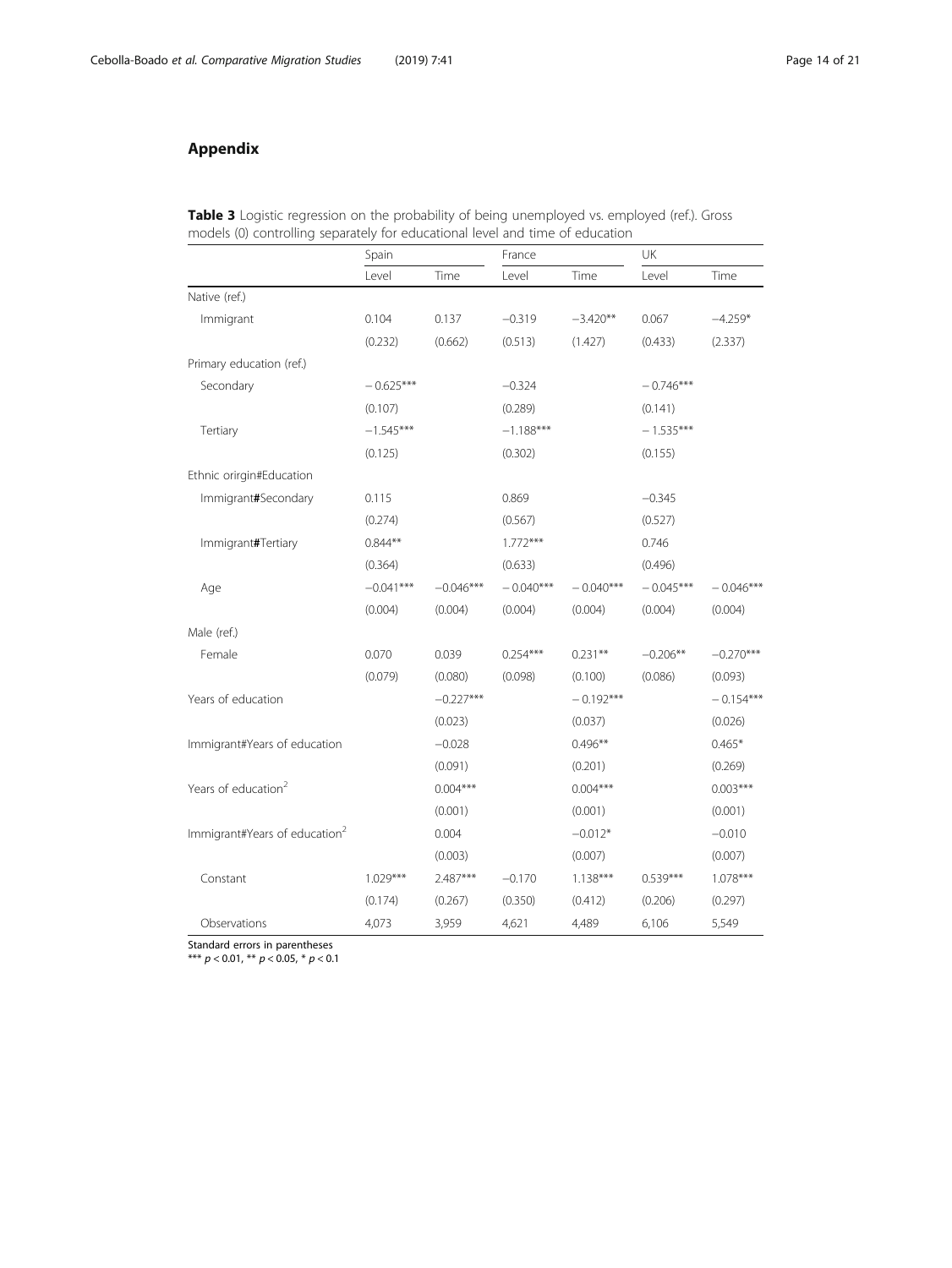<span id="page-14-0"></span>Table 4 Logistic regression on the probability of being unemployed. Explanations for the ethnic gap between natives and immigrants settled in Spain

|                          | Quality<br>(M1) | Quality (decile)<br>(M2) | Country specific<br>(M3) | Adaptation<br>(M4) |
|--------------------------|-----------------|--------------------------|--------------------------|--------------------|
| Native (ref.)            |                 |                          |                          |                    |
| Immigrant                | $-0.274$        | $-0.171$                 | 0.068                    | $-0.714***$        |
|                          | (0.241)         | (0.243)                  | (0.152)                  | (0.253)            |
| Primary education (ref.) |                 |                          |                          |                    |
| Secondary                | $-0.404***$     | $-0.409***$              |                          | $-0.463***$        |
|                          | (0.111)         | (0.112)                  |                          | (0.114)            |
| Tertiary                 | $-1.103***$     | $-1.116***$              | $-0.731***$              | $-1.422***$        |
|                          | (0.139)         | (0.140)                  | (0.111)                  | (0.144)            |
| Ethnic origin#Education  |                 |                          |                          |                    |
| Immigrant#Secondary      | 0.288           | 0.200                    |                          | 0.300              |
|                          | (0.279)         | (0.282)                  |                          | (0.280)            |
| Immigrant#Tertiary       | $0.982***$      | $0.898**$                | $0.703**$                | $1.126***$         |
|                          | (0.370)         | (0.373)                  | (0.320)                  | (0.370)            |
| Age                      | $-0.045***$     | $-0.044***$              | $-0.045***$              |                    |
|                          | (0.004)         | (0.004)                  | (0.004)                  |                    |
| Men (ref.)               |                 |                          |                          |                    |
| Women                    | $-0.021$        | $-0.020$                 | $-0.005$                 | $-0.034$           |
|                          | (0.081)         | (0.081)                  | (0.092)                  | (0.081)            |
| Numeracy                 | $-0.007***$     |                          | $-0.006***$              | $-0.005***$        |
|                          | (0.001)         |                          | (0.001)                  | (0.001)            |
| Numeracy decile 1 (ref.) |                 |                          |                          |                    |
| Decile 2                 |                 | $-0.254$                 |                          |                    |
|                          |                 | (0.174)                  |                          |                    |
| Decile 3                 |                 | $-0.518***$              |                          |                    |
|                          |                 | (0.179)                  |                          |                    |
| Decile 4                 |                 | $-0.593***$              |                          |                    |
|                          |                 | (0.181)                  |                          |                    |
| Decile 5                 |                 | $-0.480***$              |                          |                    |
|                          |                 | (0.182)                  |                          |                    |
| Decile 6                 |                 | $-0.807***$              |                          |                    |
|                          |                 | (0.190)                  |                          |                    |
| Decile 7                 |                 | $-0.819***$              |                          |                    |
|                          |                 | (0.190)                  |                          |                    |
| Decile 8                 |                 | $-0.810***$              |                          |                    |
|                          |                 | (0.197)                  |                          |                    |
| Decile 9                 |                 | $-1.124***$              |                          |                    |
|                          |                 | (0.201)                  |                          |                    |
| Decile 10                |                 | $-1.164***$              |                          |                    |
|                          |                 | (0.212)                  |                          |                    |
| Sciences                 |                 |                          | $-2.389*$                |                    |
|                          |                 |                          | (1.271)                  |                    |
| Sciences#Numeracy        |                 |                          | $0.008*$                 |                    |
|                          |                 |                          | (0.004)                  |                    |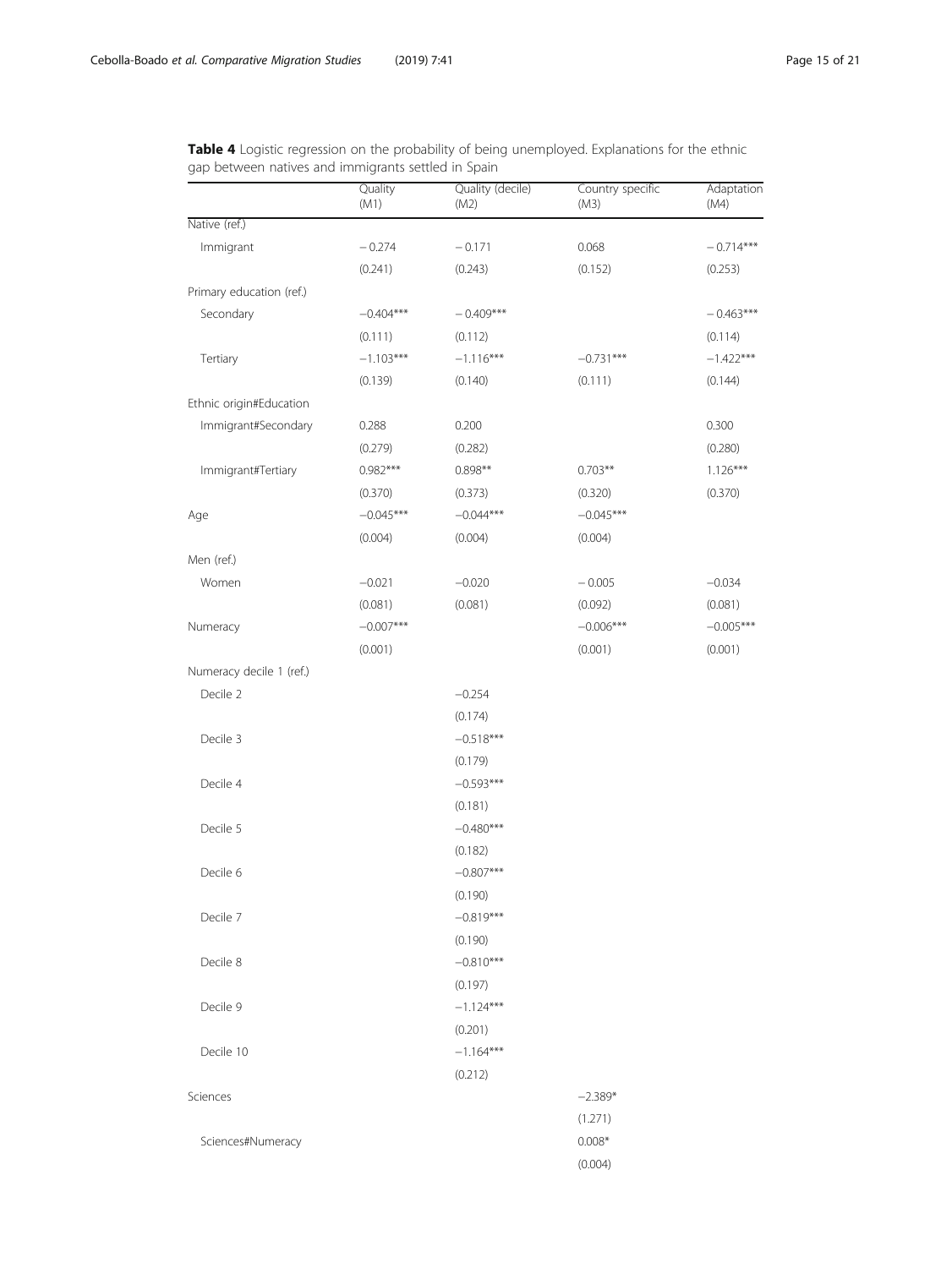| <b>Table 4</b> Logistic regression on the probability of being unemployed. Explanations for the ethnic |  |
|--------------------------------------------------------------------------------------------------------|--|
| gap between natives and immigrants settled in Spain (Continued)                                        |  |

|               | Quality<br>(M1) | Quality (decile)<br>(M2) | Country specific<br>(M3) | Adaptation<br>(M4) |
|---------------|-----------------|--------------------------|--------------------------|--------------------|
| Time in LM    |                 |                          |                          | $-0.023$           |
|               |                 |                          |                          | (0.015)            |
| Time#Numeracy |                 |                          |                          | $-0.000$           |
|               |                 |                          |                          | (0.000)            |
| Constant      | $2.665***$      | $1.655***$               | $2.071***$               | $1.487***$         |
|               | (0.286)         | (0.224)                  | (0.347)                  | (0.374)            |
| Observations  | 4,073           | 4,073                    | 3,344                    | 4,073              |

Standard errors in parentheses \*\*\* p < 0.01, \*\* p < 0.05, \* p < 0.1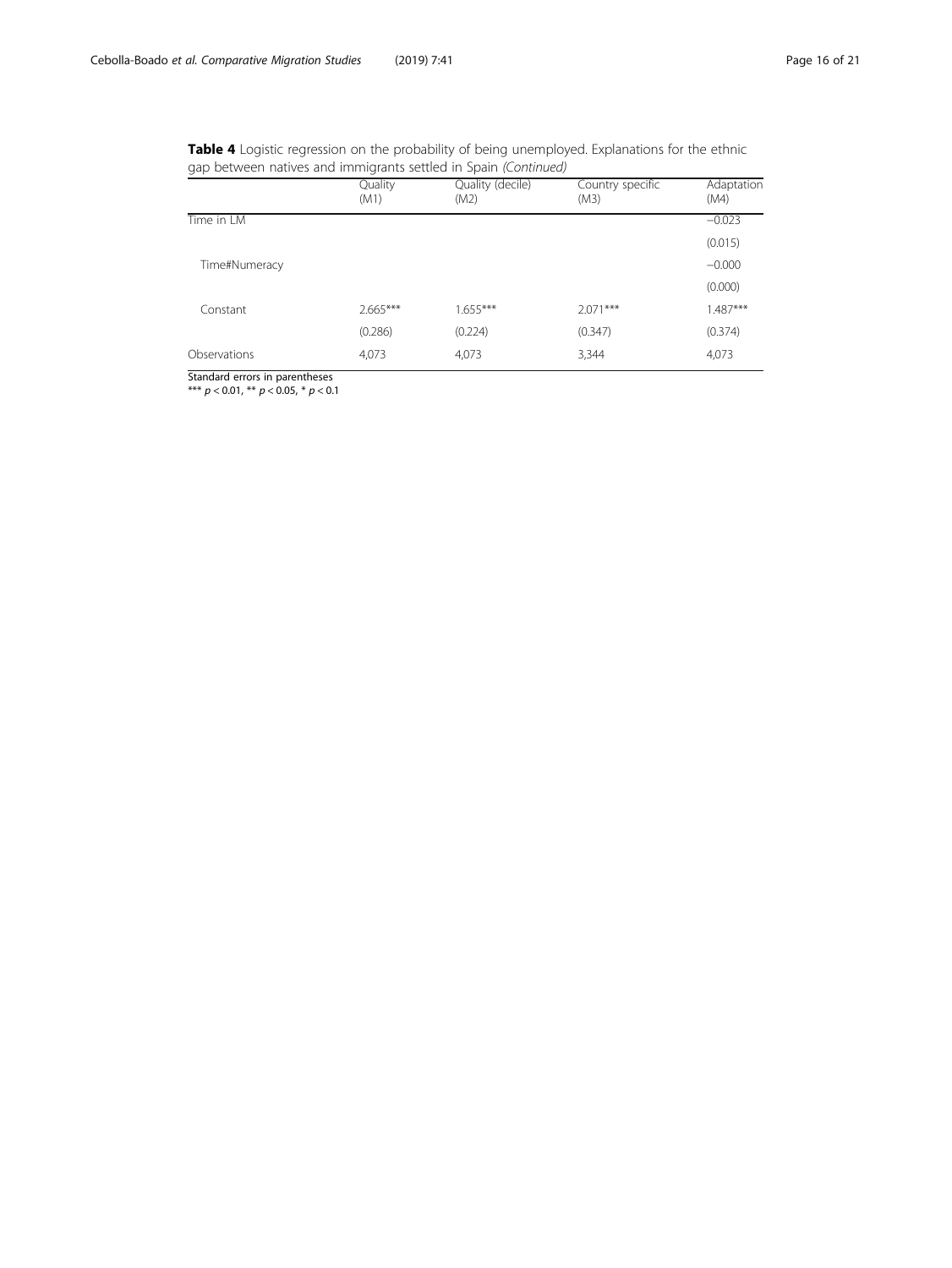<span id="page-16-0"></span>Table 5 Logistic regression on the probability of being unemployed. Explanations for the ethnic gap between natives and immigrants settled in France

|                          | Quality<br>(M1) | Quality (decile)<br>(M2) | Country specific<br>(M3) | Adaptation<br>(M4) |
|--------------------------|-----------------|--------------------------|--------------------------|--------------------|
| Native (ref.)            |                 |                          |                          |                    |
| Immigrant                | $-0.446$        | $-0.394$                 | 0.337                    | $-0.943*$          |
|                          | (0.516)         | (0.516)                  | (0.252)                  | (0.524)            |
| Primary education (ref.) |                 |                          |                          |                    |
| Secondary                | $-0.111$        | $-0.128$                 |                          | $-0.227$           |
|                          | (0.297)         | (0.299)                  |                          | (0.304)            |
| Tertiary                 | $-0.788**$      | $-0.794**$               | $-0.663***$              | $-1.092***$        |
|                          | (0.327)         | (0.325)                  | (0.134)                  | (0.334)            |
| Ethnic origin#Education  |                 |                          |                          |                    |
| Immigrant#Secondary      | 0.788           | 0.771                    |                          | $0.948*$           |
|                          | (0.569)         | (0.570)                  |                          | (0.572)            |
| Immigrant#Tertiary       | $1.734***$      | $1.669***$               | $0.924**$                | $1.907***$         |
|                          | (0.634)         | (0.638)                  | (0.443)                  | (0.637)            |
| Age                      | $-0.041***$     | $-0.041***$              | $-0.042***$              |                    |
|                          | (0.004)         | (0.004)                  | (0.004)                  |                    |
| Men (ref.)               |                 |                          |                          |                    |
| Women                    | $0.212**$       | $0.208**$                | $0.249**$                | $0.214**$          |
|                          | (0.099)         | (0.099)                  | (0.102)                  | (0.099)            |
| Numeracy                 | $-0.004***$     |                          | $-0.004***$              | $-0.004**$         |
|                          | (0.001)         |                          | (0.001)                  | (0.002)            |
| Numeracy decile 1 (ref.) |                 |                          |                          |                    |
| Decile 2                 |                 | $-0.136$                 |                          |                    |
|                          |                 | (0.215)                  |                          |                    |
| Decile 3                 |                 | $-0.358$                 |                          |                    |
|                          |                 | (0.220)                  |                          |                    |
| Decile 4                 |                 | $-0.328$                 |                          |                    |
|                          |                 | (0.219)                  |                          |                    |
| Decile 5                 |                 | $-0.476**$               |                          |                    |
|                          |                 | (0.230)                  |                          |                    |
| Decile 6                 |                 | $-0.386*$                |                          |                    |
|                          |                 | (0.222)                  |                          |                    |
| Decile 7                 |                 | $-0.444*$                |                          |                    |
|                          |                 | (0.230)                  |                          |                    |
| Decile 8                 |                 | $-0.351$                 |                          |                    |
|                          |                 | (0.232)                  |                          |                    |
| Decile 9                 |                 | $-0.736***$              |                          |                    |
|                          |                 | (0.256)                  |                          |                    |
| Decile 10                |                 | $-0.804***$              |                          |                    |
|                          |                 | (0.267)                  |                          |                    |
| Sciences                 |                 |                          | 1.348                    |                    |
|                          |                 |                          | (1.227)                  |                    |
| Sciences#Numeracy        |                 |                          | $-0.005$                 |                    |
|                          |                 |                          | (0.004)                  |                    |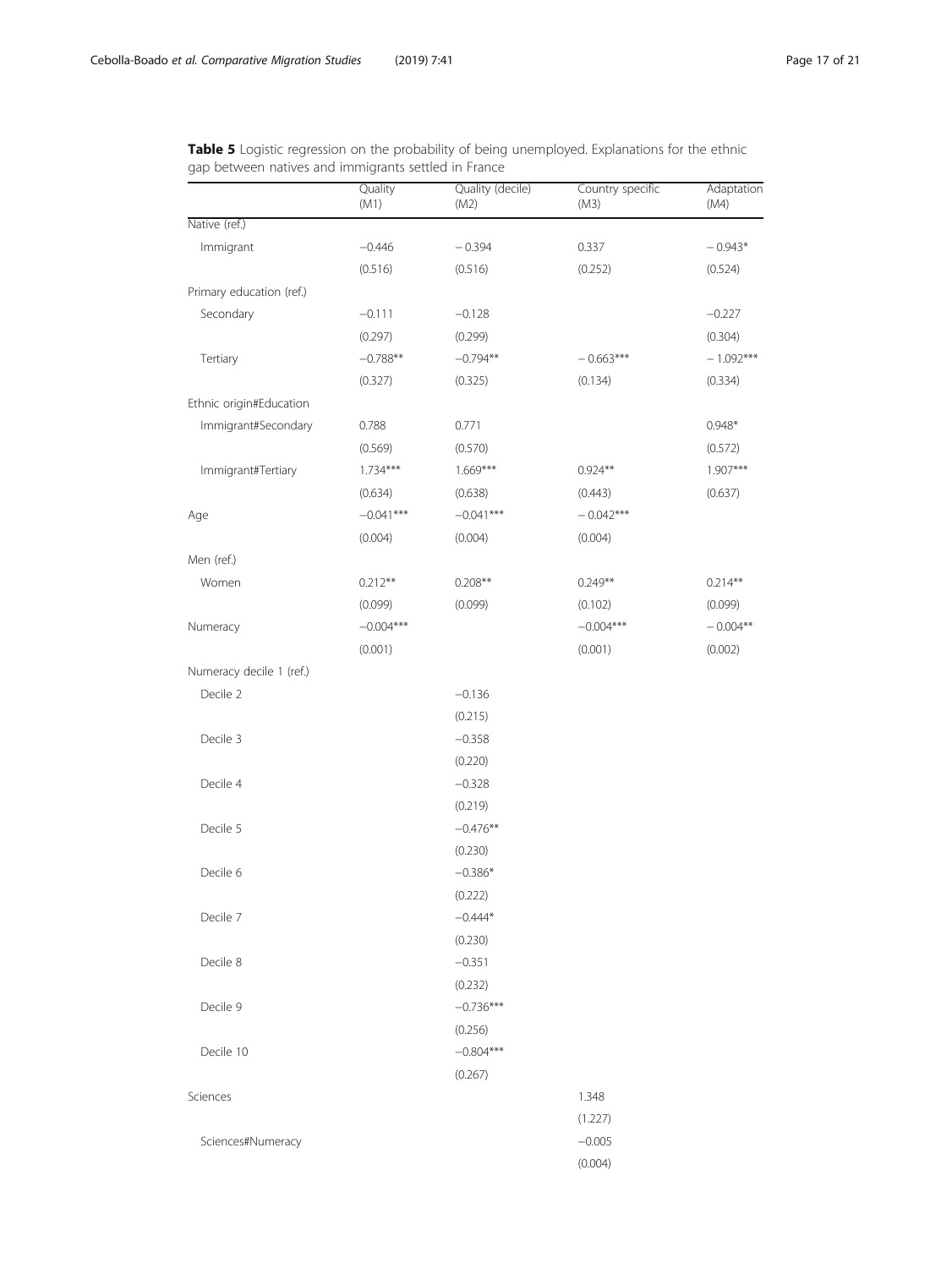| <b>Table 5</b> Logistic regression on the probability of being unemployed. Explanations for the ethnic |  |  |  |
|--------------------------------------------------------------------------------------------------------|--|--|--|
| gap between natives and immigrants settled in France (Continued)                                       |  |  |  |

|               | Quality<br>(M1) | Quality (decile)<br>(M2) | Country specific<br>(M3) | Adaptation<br>(M4) |
|---------------|-----------------|--------------------------|--------------------------|--------------------|
| Time in LM    |                 |                          |                          | $-0.049**$         |
|               |                 |                          |                          | (0.019)            |
| Time#Numeracy |                 |                          |                          | 0.000              |
|               |                 |                          |                          | (0.000)            |
| Constant      | 0.571           | 0.055                    | 0.444                    | 0.058              |
|               | (0.414)         | (0.364)                  | (0.349)                  | (0.532)            |
| Observations  | 4,621           | 4,621                    | 4,417                    | 4,621              |

Standard errors in parentheses \*\*\* p < 0.01, \*\* p < 0.05, \* p < 0.1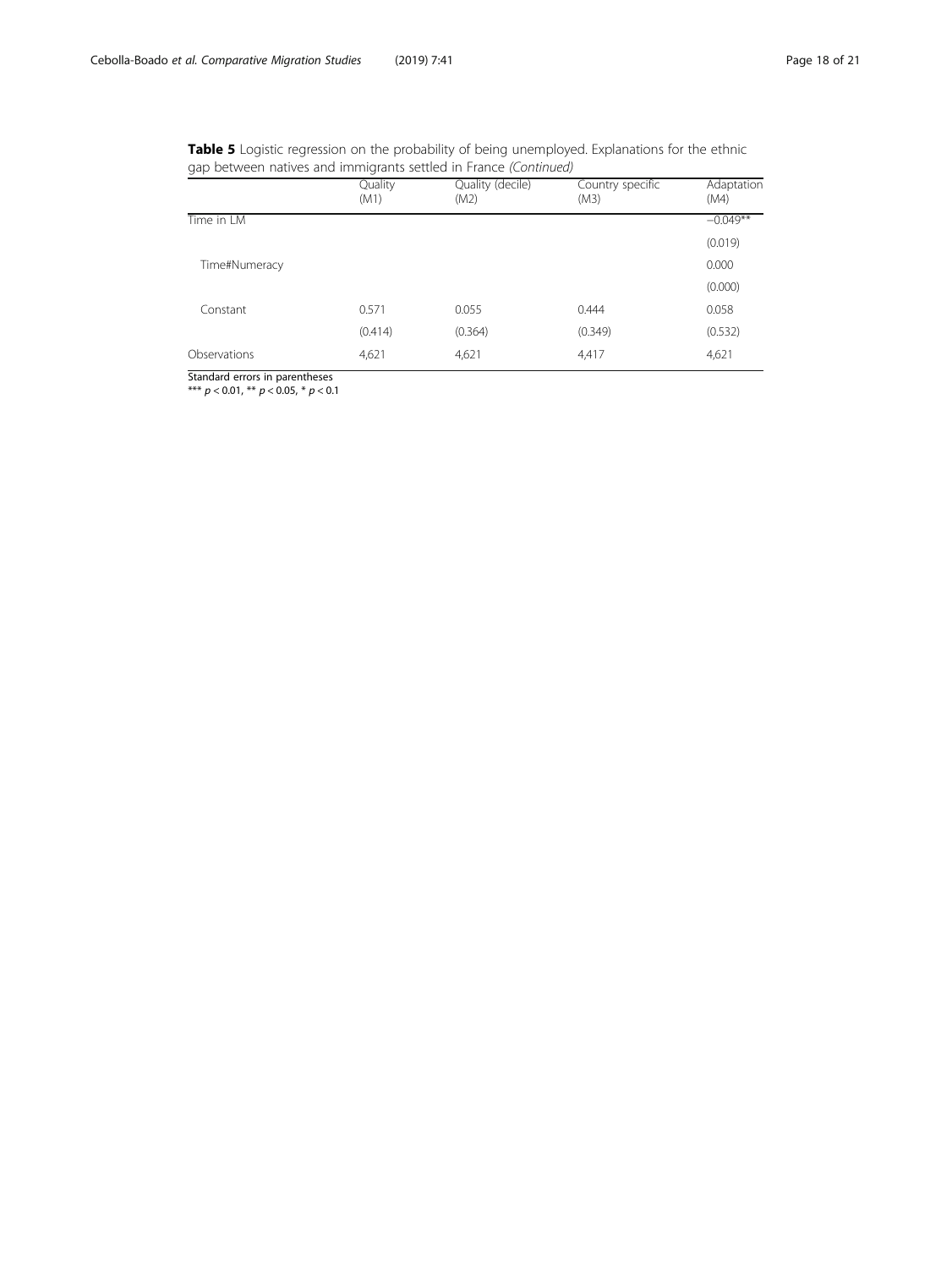<span id="page-18-0"></span>Table 6 Logistic regression on the probability of being unemployed. Explanations for the ethnic gap between natives and immigrants settled in UK

|                          | Quality<br>(M1) | Quality (decile)<br>(M2) | Country specific<br>(M3) | Adaptation<br>(M4) |
|--------------------------|-----------------|--------------------------|--------------------------|--------------------|
| Native (ref.)            |                 |                          |                          |                    |
| Immigrant                | $-0.451$        | $-0.231$                 | $-0.557*$                | $-0.965**$         |
|                          | (0.454)         | (0.447)                  | (0.309)                  | (0.461)            |
| Primary education (ref.) |                 |                          |                          |                    |
| Secondary                | $-0.362**$      | $-0.331**$               |                          | $-0.637***$        |
|                          | (0.147)         | (0.149)                  |                          | (0.159)            |
| Tertiary                 | $-0.834***$     | $-0.826***$              | $-0.475***$              | $-1.333***$        |
|                          | (0.171)         | (0.172)                  | (0.113)                  | (0.184)            |
| Ethnic origin#Education  |                 |                          |                          |                    |
| Immigrant#Secondary      | $-0.088$        | $-0.261$                 |                          | 0.154              |
|                          | (0.546)         | (0.540)                  |                          | (0.546)            |
| Immigrant#Tertiary       | $0.937*$        | 0.750                    | $1.040***$               | $1.299**$          |
|                          | (0.514)         | (0.511)                  | (0.393)                  | (0.516)            |
| Age                      | $-0.046***$     | $-0.046***$              | $-0.042***$              |                    |
|                          | (0.004)         | (0.004)                  | (0.004)                  |                    |
| Men (ref.)               |                 |                          |                          |                    |
| Women                    | $-0.318***$     | $-0.310***$              | $-0.348***$              | $-0.358***$        |
|                          | (0.088)         | (0.088)                  | (0.094)                  | (0.088)            |
| Numeracy                 | $-0.010***$     |                          | $-0.011***$              | $-0.010***$        |
|                          | (0.001)         |                          | (0.001)                  | (0.001)            |
| Numeracy decile 1 (ref.) |                 |                          |                          |                    |
| Decile 2                 |                 | $-0.534***$              |                          |                    |
|                          |                 | (0.169)                  |                          |                    |
| Decile 3                 |                 | $-0.897***$              |                          |                    |
|                          |                 | (0.176)                  |                          |                    |
| Decile 4                 |                 | $-0.892***$              |                          |                    |
|                          |                 | (0.177)                  |                          |                    |
| Decile 5                 |                 | $-1.183***$              |                          |                    |
|                          |                 | (0.187)                  |                          |                    |
| Decile 6                 |                 | $-1.205***$              |                          |                    |
|                          |                 | (0.189)                  |                          |                    |
| Decile 7                 |                 | $-1.375***$              |                          |                    |
|                          |                 | (0.192)                  |                          |                    |
| Decile 8                 |                 | $-1.582***$              |                          |                    |
|                          |                 | (0.208)                  |                          |                    |
| Decile 9                 |                 | $-1.435***$              |                          |                    |
|                          |                 | (0.204)                  |                          |                    |
| Decile 10                |                 | $-1.716***$              |                          |                    |
|                          |                 | (0.220)                  |                          |                    |
| Sciences                 |                 |                          | $-0.830$                 |                    |
|                          |                 |                          | (0.801)                  |                    |
| Sciences#Numeracy        |                 |                          | 0.004                    |                    |
|                          |                 |                          | (0.003)                  |                    |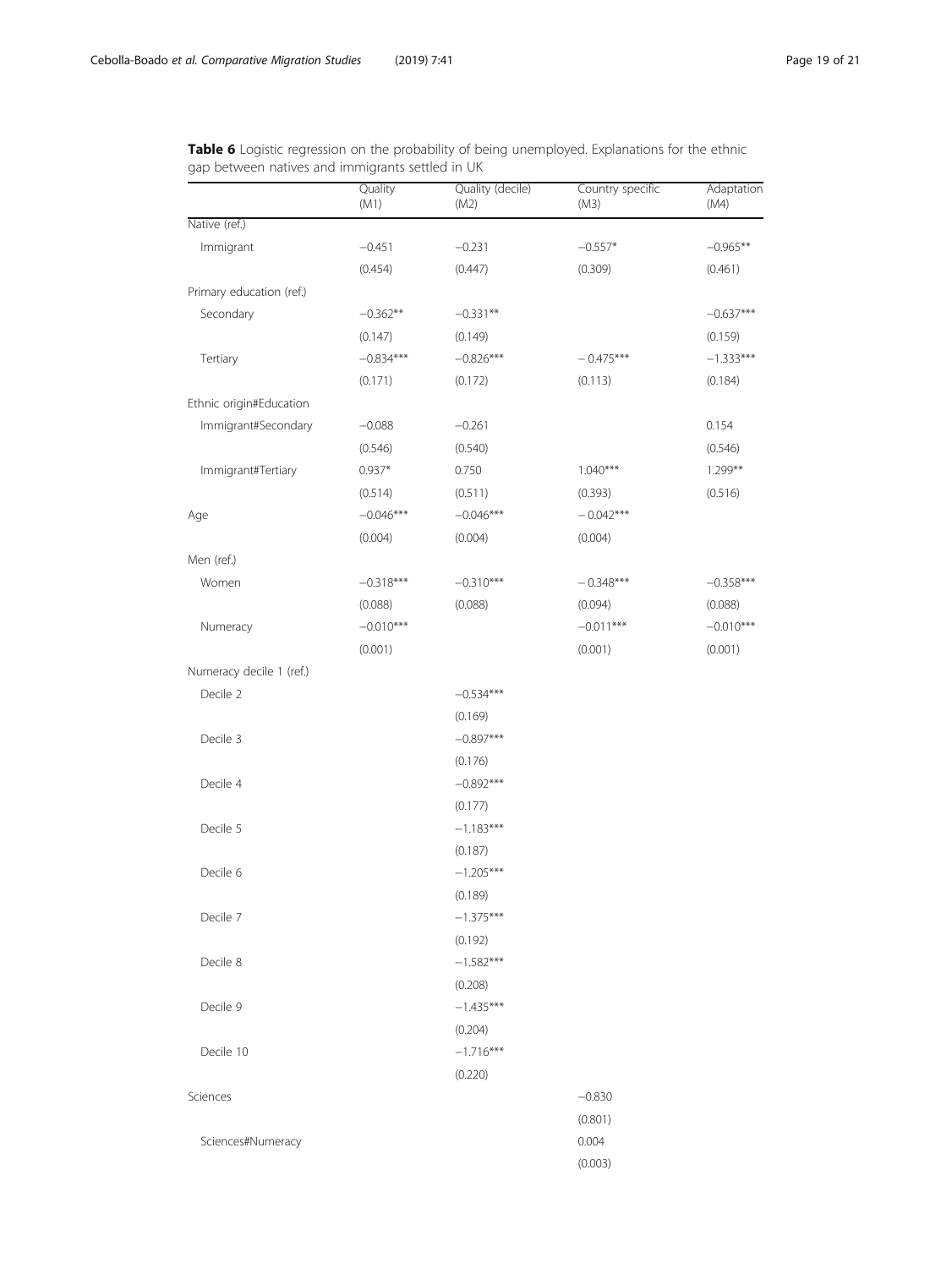<span id="page-19-0"></span>

|  | Table 6 Logistic regression on the probability of being unemployed. Explanations for the ethnic |  |  |  |  |  |  |
|--|-------------------------------------------------------------------------------------------------|--|--|--|--|--|--|
|  | gap between natives and immigrants settled in UK (Continued)                                    |  |  |  |  |  |  |

|               | Quality<br>(M1) | Quality (decile)<br>(M2) | Country specific<br>(M3) | Adaptation<br>(M4) |
|---------------|-----------------|--------------------------|--------------------------|--------------------|
| Time in LM    |                 |                          |                          | $-0.065***$        |
|               |                 |                          |                          | (0.018)            |
| Time#Numeracy |                 |                          |                          | 0.000              |
|               |                 |                          |                          | (0.000)            |
| Constant      | $2.681***$      | $1.234***$               | $2.415***$               | $2.062***$         |
|               | (0.299)         | (0.229)                  | (0.325)                  | (0.376)            |
| Observations  | 6,106           | 6,106                    | 5,572                    | 6,106              |

Standard errors in parentheses \*\*\*  $p < 0.01$ , \*\*  $p < 0.05$ , \*  $p < 0.1$ 

# Abbreviations

PIAAC: Programme for the International Assessment of Adult Competencies

#### Authors' contributions

Authors contributed equally to this work. All authors read and approved the final manuscript.

#### Funding

TEMPER EU Project (Grant Agreement 613468). Ministerio de Economía y Competitividad, Gobierno de España (ref. CSO2014-59927-R).

### Competing interests

Not applicable (authors declare that they have no competing interests).

Received: 25 October 2018 Accepted: 15 July 2019 Published online: 14 September 2019

### References

Altinok, N., & Murseli, H. (2007). International database on human capital quality. Economics Letters, 96(2), 237–244.

- Arbeit, C. A., & Warren, J. R. (2013). Labor market penalties for foreign degrees among college educated immigrants. Social Science Research, 42(3), 852–871.
- Arcidiacono, P., Bayer, P., & Hizmo, A. (2008). Beyond signaling and human capital: Education and the revelation of ability (NBER Working Paper No. 13951). Retrieved from [http://www.nber.org/papers/w13951.](http://www.nber.org/papers/w13951)
- Berman, E., Lang, K., & Siniver, E. (2003). Language-skill complementarity: Returns to immigrant language acquisition. Labour Economics, 10(3), 265–290.
- Bertoli, S., & Rapoport, H. (2015). Heaven's swing door: Endogenous skills, migration networks, and the effectiveness of quality-selective immigration policies. The Scandinavian Journal of Economics, 117(2), 565–591.
- Borjas, G. J. (1986). Self-selection and the earnings of immigrants. The Journal of Human Resources, 21, 485–506.
- Bratsberg, B., & Ragan, J. F. (2002). The impact of host-country schooling on earnings: A study of male immigrants in the United States. Journal of Human Resources, 37(1), 63–105.

Bratsberg, B., & Terrell, D. (2002). School quality and returns to education of US immigrants. Economic Inquiry, 40(2), 177–198. Card, D. (1999). The causal effect of education on earnings. Handbook of Labor Economics, 3, 1801–1863.

- Card, D., & Krueger, A. (1992). Does school quality matter? Returns to education and the characteristics of public schools in the United States. Journal of Political Economy, 100(1), 1–40.
- Carliner, G. (2000). The language ability of US immigrants: Assimilation and cohort effects. International Migration Review, 34(1), 158–182.
- Cebolla Boado, H., Pinyol, G., Consterdine, E., Eremenko, T., Jolivet-Guetta, M., & Molinero Gerbeau, Y. (2016). Inventory of programs aimed at attracting High-Skilled migration to the EU (TEMPER Working Paper Series, WP 4). Retrieved from <http://www.temperproject.eu/wp-content/uploads/2016/09/Working-Paper-4.pdf>.
- Cebolla-Boado, H., & Finotelli, C. (2015). Is there a north–south divide in integration outcomes? A comparison of the integration outcomes of immigrants in southern and northern Europe. European Journal of Population, 31(1), 77–102.
- Cebolla-Boado, H., Miyar-Busto, M., & Muñoz-Comet, J. (2015). Is the Spanish recession increasing inequality? Male migrantnative differences in educational returns against unemployment. Journal of Ethnic and Migration Studies, 41(5), 710–728.
- Chaloff, J., & Lemaitre, G. (2009). Managing highly-skilled labour migration: A comparative analysis of migration policies and challenges in OECD countries. Paris: Organisation for Economic Cooperation and Development (OECD).
- Chiswick, B. R. (1978). The effect of americanization on the earnings of foreign-born men. The Journal of Political Economy, 86(5), 897–921.
- Chiswick, B. R., Cohen, Y., & Zach, T. (1997). The labor market status of immigrants: Effects of the unemployment rate at arrival and duration of residence. Industrial & Labor Relations Review, 50(2), 289–303.
- Clark, K., & Drinkwater, S. (2008). The labour-market performance of recent migrants. Oxford Review of Economic Policy, 24(3), 495–516.